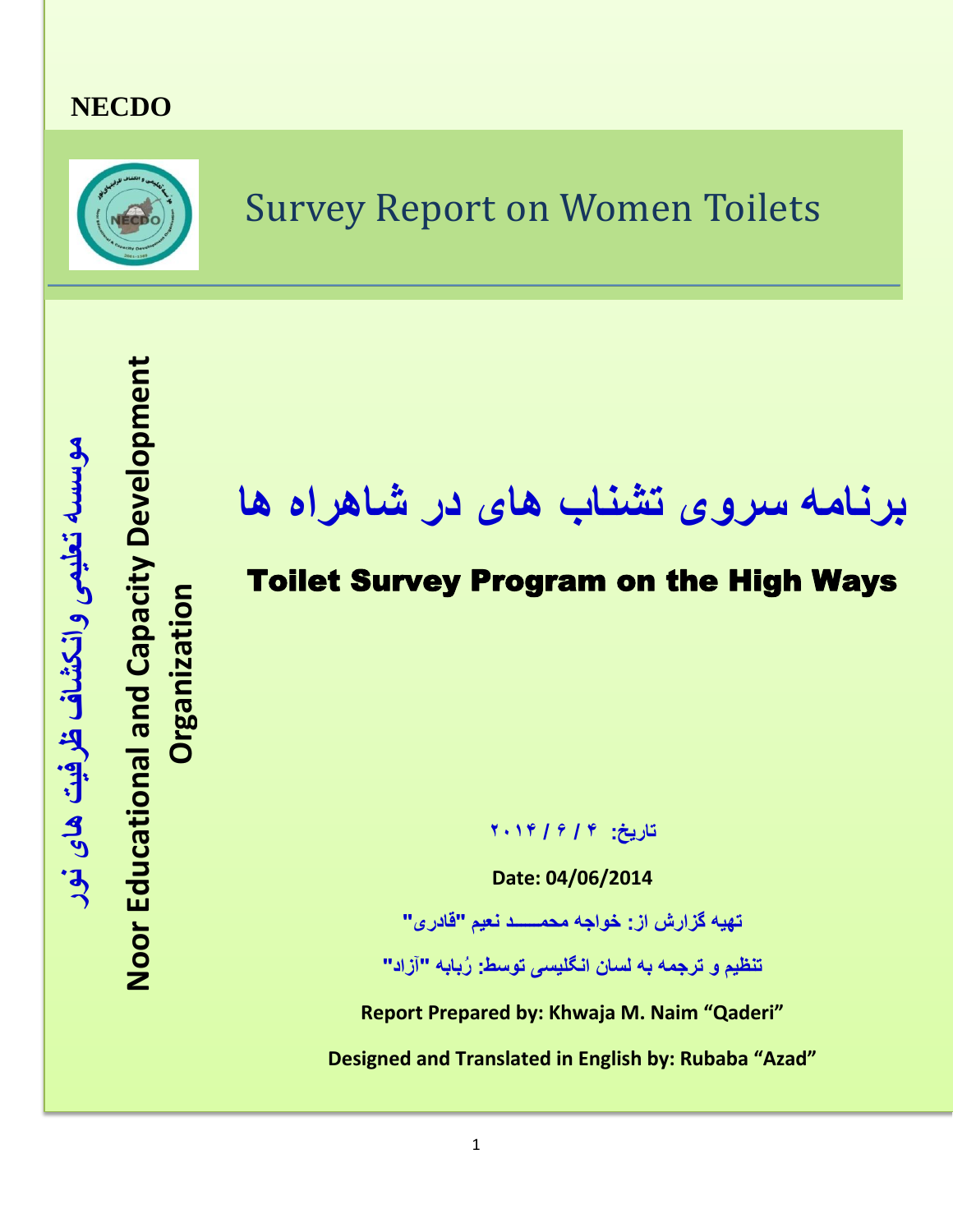#### **Contents**

| S. No.         | <b>Topics</b>                                                  | Page No.       |  |  |  |  |  |  |
|----------------|----------------------------------------------------------------|----------------|--|--|--|--|--|--|
| 1              | Background                                                     | 3              |  |  |  |  |  |  |
| $\overline{2}$ | Deadline of the data                                           | 4              |  |  |  |  |  |  |
| 3              | Outlook of the history                                         | $5 - 6$        |  |  |  |  |  |  |
| 4              | Challenges faced by the people while traveling around the city | $6 - 7$        |  |  |  |  |  |  |
| 5              | The modern era and their expectations                          | $\overline{7}$ |  |  |  |  |  |  |
| 6              | Overview of the public toilets in Kabul                        | $7 - 8$        |  |  |  |  |  |  |
| 7              | Shafts and their problems                                      | 8              |  |  |  |  |  |  |
| 8              | Why we have selected the issues about public toilets?<br>8     |                |  |  |  |  |  |  |
| 9              | Accessibility of the modern toilets                            | 9              |  |  |  |  |  |  |
| 10             | Glance of the hygiene situations in Afghan society             | 9              |  |  |  |  |  |  |
| 11             | Our work environment is not a good work environment            | 10             |  |  |  |  |  |  |
| 12             | Earthy tours and the importance of streets                     | $10 - 11$      |  |  |  |  |  |  |
|                | <b>Benefits</b><br>a.                                          |                |  |  |  |  |  |  |
|                | Challenges<br>b.                                               |                |  |  |  |  |  |  |
| 13             | Importance of cleanliness in Islam                             | $11 - 12$      |  |  |  |  |  |  |
| 14             | The challenges                                                 | $12 - 13$      |  |  |  |  |  |  |
|                | 1. Pollution is dangerous                                      |                |  |  |  |  |  |  |
|                | <b>Health threats</b><br>2.                                    |                |  |  |  |  |  |  |
|                | Side effects<br>3.                                             |                |  |  |  |  |  |  |
| 15             | Our responsibilities towards protecting our environment        | $13 - 14$      |  |  |  |  |  |  |
|                | 1. Personal responsibility<br>Social responsibility<br>2.      |                |  |  |  |  |  |  |
|                | 3. Governmental responsibility                                 |                |  |  |  |  |  |  |
|                | 4. Civil responsibility                                        |                |  |  |  |  |  |  |
| 16             | Methods of implementing this survey                            | $14 - 16$      |  |  |  |  |  |  |
|                | Conduct of meetings<br>1.                                      |                |  |  |  |  |  |  |
|                | Completing the questionnaire<br>2.                             |                |  |  |  |  |  |  |
|                | 3. Group of individuals                                        |                |  |  |  |  |  |  |
|                | <b>Planning tasks</b><br>4.                                    |                |  |  |  |  |  |  |
|                | Working schedule<br>5.                                         |                |  |  |  |  |  |  |
|                | Individual conversation<br>6.                                  |                |  |  |  |  |  |  |
| 17             | <b>Findings</b>                                                | $16 - 28$      |  |  |  |  |  |  |
| 18             | Calculation of this data                                       | 28             |  |  |  |  |  |  |
| 19             | Solutions                                                      | 28             |  |  |  |  |  |  |
| 20             | Suggestions                                                    | 29             |  |  |  |  |  |  |
| 21             | Attachments                                                    | $30 - 35$      |  |  |  |  |  |  |
|                | Form of the questionnaire in Dari language<br>1.               |                |  |  |  |  |  |  |
|                | From of the questionnaire in English language<br>2.            |                |  |  |  |  |  |  |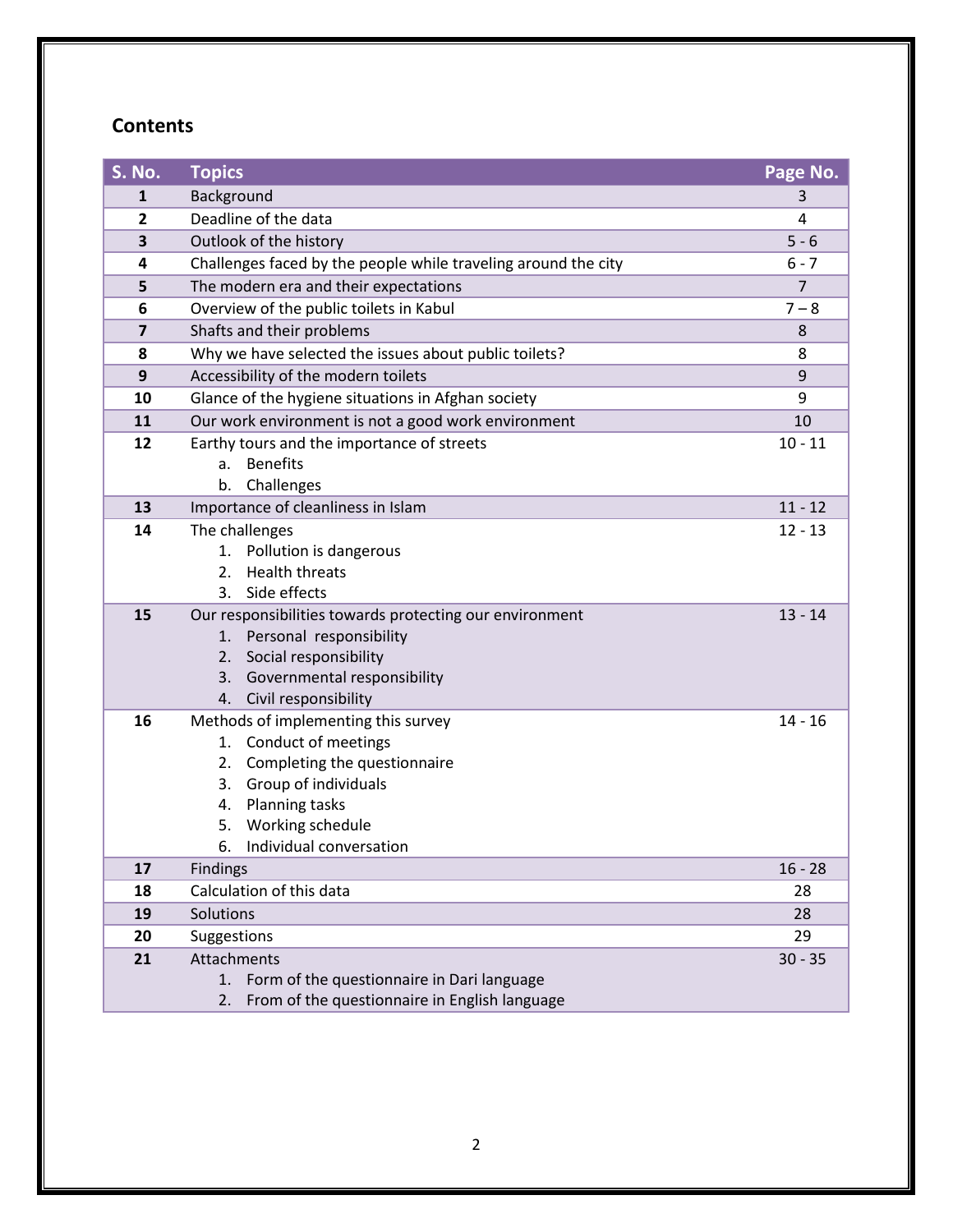# 1. Background

Afghanistan is a country that has suffered from several tragedies during the last few decades. Here, every person was seeking their own personal benefits in some ways or another and that is the reason that this country remains as under developed country around the world. Afghanistan is the land of boundless opportunities in various aspects like agricultural services, infrastructural facilities, industrial services, private sectors, technological services, etc.

Most of the people of Afghanistan prefer to live in the cities in order to have access to the educational institutes. The people of Afghanistan are also good farmers and majority of the people who live in the districts are farming different things in their farm and through this way they are able to live their lives accordingly.

The people in Afghanistan are mostly using from the public buses because of their cheap fare. However, the public buses are not providing better facilities to the passengers. Instead the bus drivers are allowing over than 25 passengers in a bus which is just for 15 people. Most of the time, the passengers are losing their mobiles and money because of the thieves who are coming inside the buses at the moment of crowd.

Discipline and cleanliness are the most important parts of every individual's life either it is related to once emotions or the environment. As people live socially related to each other then it is important to focus on their life's every certain aspects like one of the most important aspect is cleanliness related aspects. Thus, the special focus should be taken towards the health of the people; focus should be there because of many reasons: firstly, the environment's dirty situation is creating problems to the people. Secondly, the environment affects the individuals' characters. Hence, for the necessity of better environment both men and women have taken part to answer the 25 questions of the questionnaire papers in order to express their ideas. The ideas that they have given is based on different issues that starts from their basic problems to major problems and satisfaction aspects.

Thus, the objective of this survey is to increase awareness about the prior needs of the people in the country. Unavailability of the toilets is one of the major problems which are faced by the people of Afghanistan and visitors who are coming from far distances to visit Afghanistan for the purpose of sightseeing.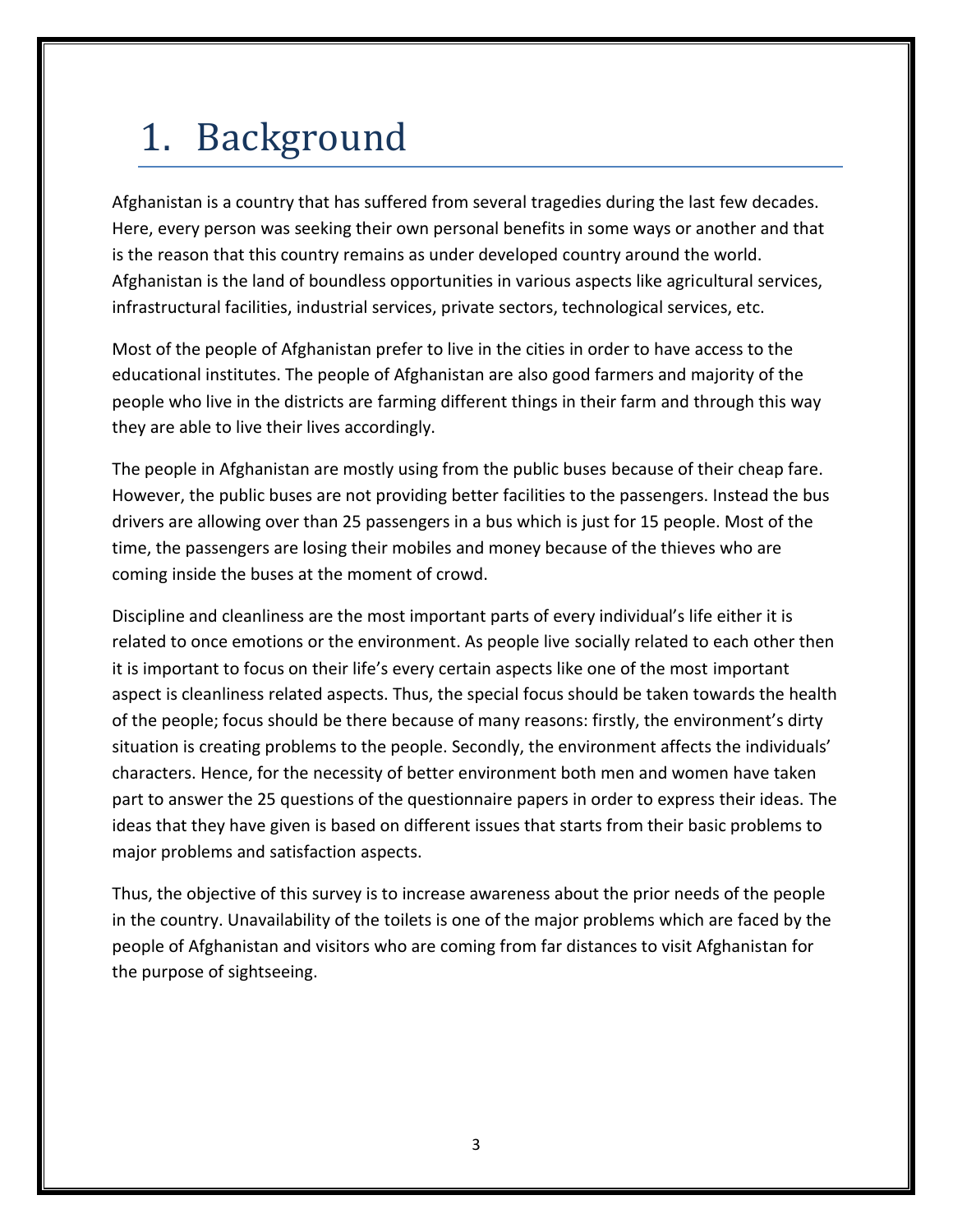# 2. Deadline of the Data

The objective of providing this data is focusing to one of the most important topics in the society which is related to the health and safety of citizens and from the other side, it is related to the discipline and cleanliness of the society.

For providing this data more than hundred and ten people were asked in the four doors, terminals, and Kabul city (north, west, south, and east) to give their views about different aspects from the starting to the ending and four individuals who are Ms. Jamila Safi, Ms. Hussnia Tooba, Mr. Khuwja Muhammad Naiem Qaderi, and Ustad Nasir Ahmad from the Noor Educational and Capacity Development Organization joined us in the completion of the survey. Those people who were asked to answer these questionnaires were from different ethnics, positions, places, and genders who have expressed their ideas with us. This survey proves that this work is completed by the full support of both men and women of various ethnics in order to provide the most trustful document. This survey includes twenty one questions that in general it includes twenty five questions.

At last day of the weekend when the questionnaires were completed then it was given to one of the active staffs, Ms. Mariam Sharifi to locate them inside the files accordingly.

Lastly, after the completion of the project, it was given to Mr. Khuwaja Muhammad Naiem Qaderi for preparing it in Persian language. Then the Persian version of the project was translated by Ms. Rubaba Azad into English language significantly.

The things that we are learning from this survey should be focused properly. These results in saying that the passengers are facing the most critical problems regarding the environment while traveling from one place to another. One of the most critical problems can be the unavailability of proper water, soup, and toilets for the women while going outside of their home. The challenges were faced by the following individuals:

- 1. The passengers who were facing sugar related problems that needs to go to toilets and have the access to the water there.
- 2. The passengers who had kids with them.
- 3. The girls and/or women who are not suggested to go to any type of toilets whenever necessary to them due to the cultural and traditional norms.
- 4. The passengers who were old aged.
- 5. In addition, those passengers who were traveling far from one place to another. These individuals require proper water, soup, and toilet for their satisfaction.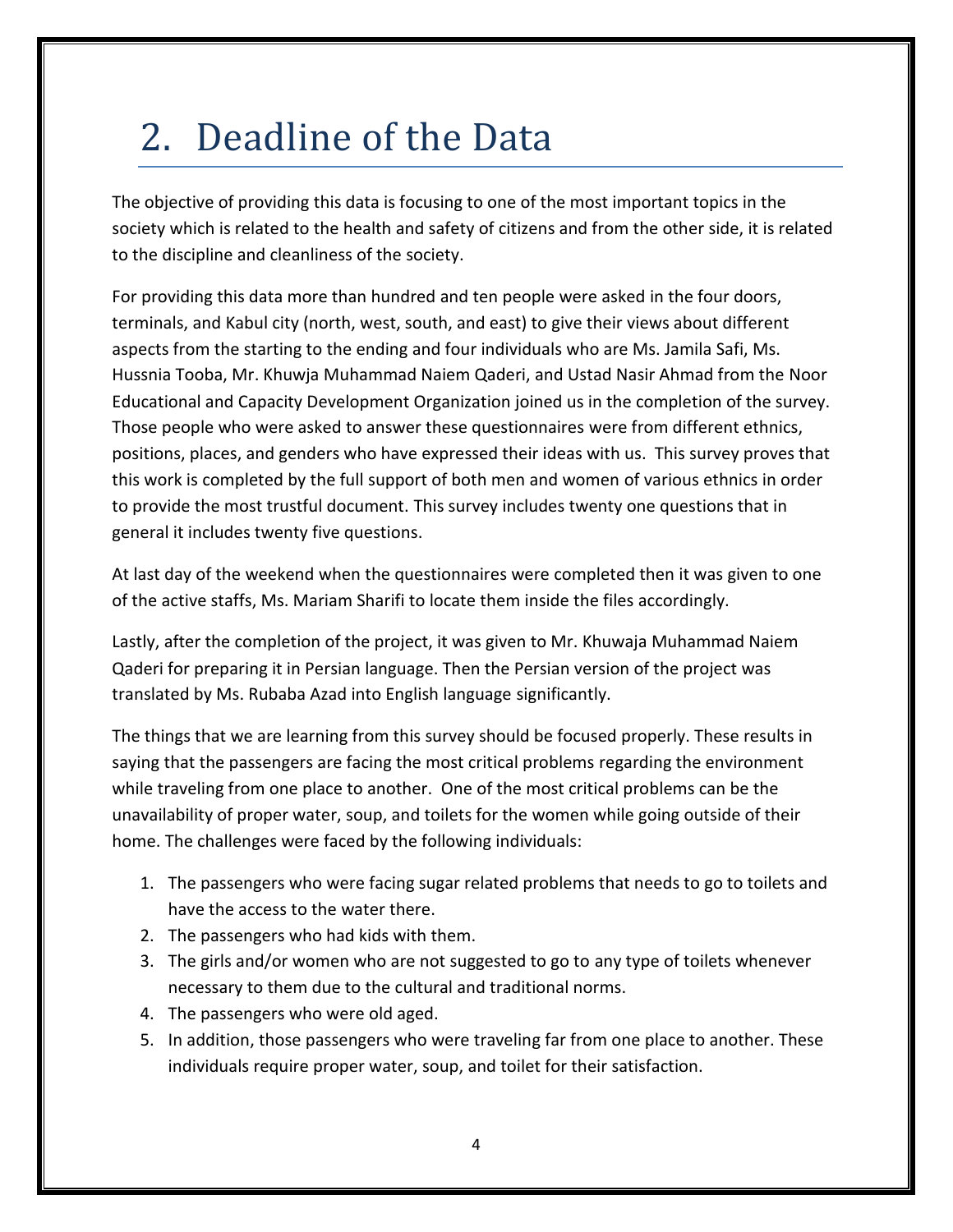### 3. Outlook of the History

Afghanistan is a country that has a painful history with suffering from lots of problems during the past dozen of years. During those past dozen of years, the people of Afghanistan have not taken breathes accordingly due to the bad leadership of the kings and the official authorities of those times and the people of this country had no authority to select their leaders and/or official authorities. Thus, the people of the country were concerned as a servant to their very own country and they had no authorities other than implementing whatever the official authorities were ordering them.

The authorities who were not having any educational and professional background at that time were enjoying their daily lives instead of serving their country in the most significant ways. Shortly, we can say that they were wasting both the time and asset of their own country based on their own personal expectations. Those activities of the leaders have resulted in insecurity, mismanagement, national mistrust, corruption, growth of heroines, land related problems, terrorist attacks, and many other critical problems to the country until now. These are the reasons that Afghanistan that has celebrated its independent day along with Japan at one day, still be well-known as one of the under developed country of the world. The presence of these situations have not only caused to develop its country but also they have not used the international funds properly for developing their very own homeland; these are the reasons behind the backward position of our country and we have lost those great opportunities to develop our country.

Backwardness of our country is not due to only one single reason but there are lots of reasons. People in this country, are intending to remain alive not to live.

While witnessing the society's situation, we can predict that more than 90% of the citizens don't have access to the modern toilets. Most of the homes located either in cities or provinces don't have the availability of modern toilets. The common toilets which are situated in the roads are almost near to the house and/or buildings of most of the citizens affect their daily lives in terms of producing bad smell that is not good for their health. Then these trashes are transformed by the help of horses from one place to another which again produces bad smell around the city. Thus, these sorts of works should be avoided in order to protect the environment.

From the other hand, the people of this country are well-known by the name of "terrorists" that not only affects the geographical part of this country but also the people of Afghanistan are facing critical situations. 13 years ago Afghanistan became as the capital of terrorists in the world. Later after the recent changes of 1380 and the collapse of Taliban regime the concerned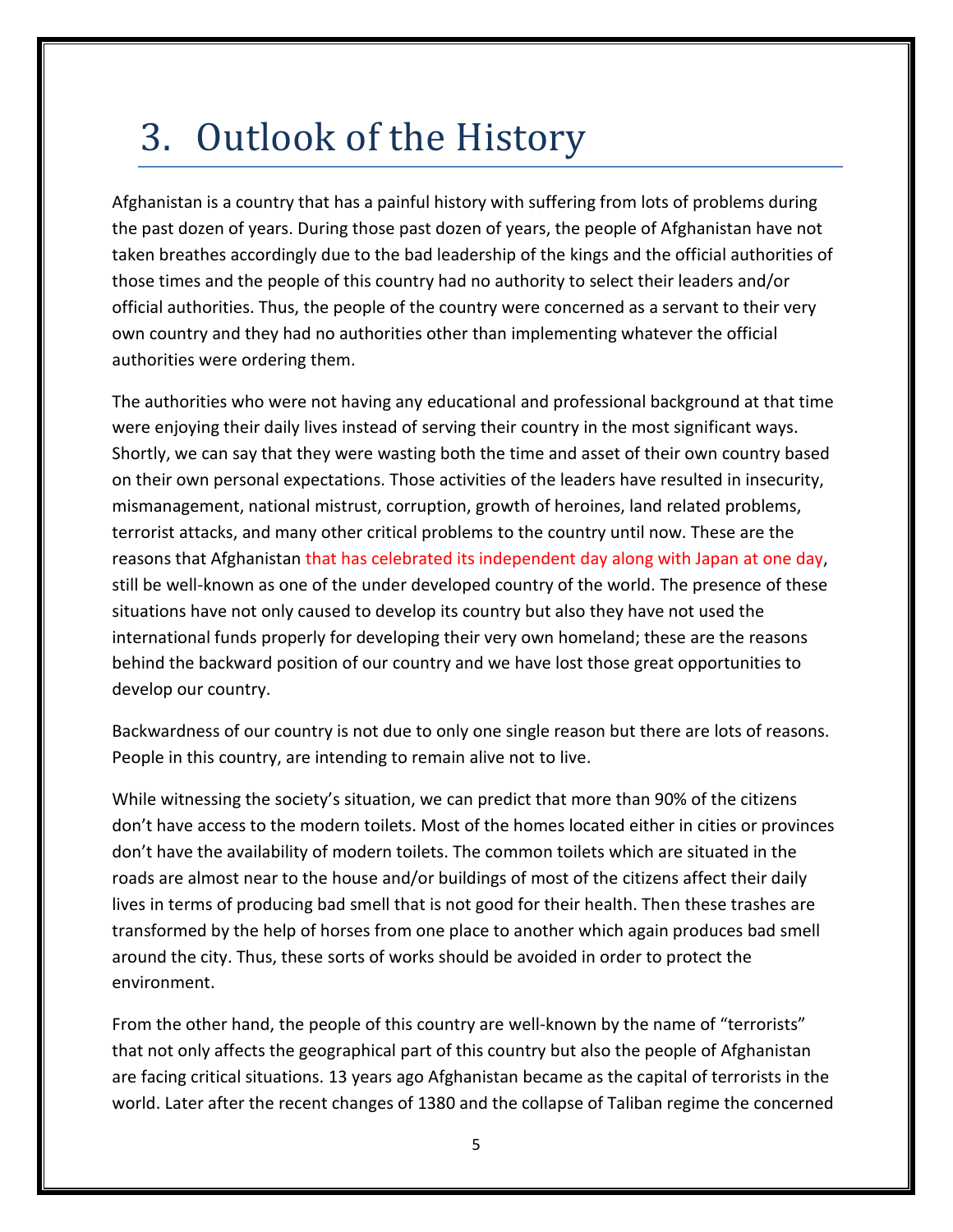departments have focused in this regard and two new toilets were built by the support of the Indian government; the first one is located in the west Side of Kabul in the place called "Baba Kedani" and the second one is situated in "Deh Afghan" of Kabul city.

The studies of the history are showing that few decades back there was only three toilets available to the people in Kabul; the first one was situated in Temor Shah Bazaar, the second was in Pol Kheshte mosque, and the third one was situated in the present Cinema Pamir near to the RoadKhana.

Now that the population in Kabul is getting larger then this creates questions that "are these three toilets in Kabul is significant for three million citizens of Kabul?" like for each one million people, there should be only one toilet to use.

Therefore, after witnessing the five to six million population of Kabul again these five toilets are not significant to the people in Kabul and the number of the toilets should be increased in order to provide better services to the people.

# 4. Challenges Faced by the People While Traveling Around the City

The challenges faced by the people while they are traveling from one location to another are given as below:

- 1. The financial statuses of most of the people are very poor in Afghanistan. The expensive charges for the payment of the bills has caused that people should travel less in the city. Thus, they are not traveling for vocations or enjoyments.
- 2. The roads are not secure. There is no news about those particular polices and/or guides situated on the roads.
- 3. There is no access to the proper modern restaurants, foods, markets, toilets, soups, water in the roads. If they exist in some particular places then they will be available only for men not for women.
- 4. The non-stop points and/or parking are not situated in the roads properly so that the people who were bored in the ways get rest in order to feel comfortable.
- 5. The passengers who are traveling by foot are not available in the road corners and there was no actions taken for those types of people in case of emergencies. The school students are facing problems mostly in this category.
- 6. Road bridges are not made in the roads for better satisfaction of the people and animals. Most of the accidents happen due to the unavailability of road bridges.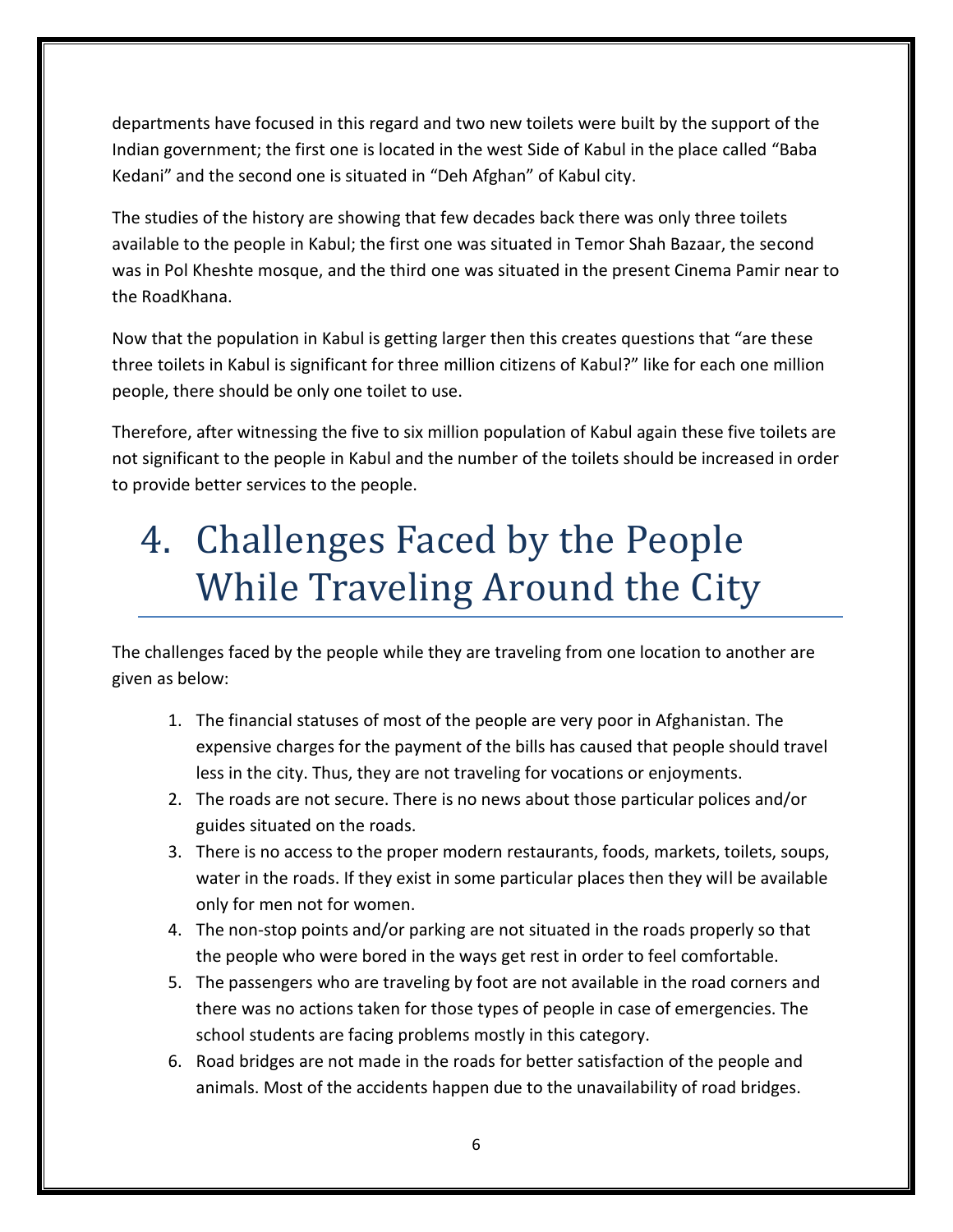- 7. The public buses and in general all the transportation services are inviting the passengers inside the transportation services more than its capacity. This is the main reason that people hate traveling when it comes to traveling far distances because of getting bored of those problems.
- 8. Most of the passenger buses are transferring the clothes from one place to another which makes the number of services less than what is expected.
- 9. The loud voices of the music inside the buses and not respecting the individuals concerns has caused that the people not feel comfortable while traveling.
- 10. The disciplines of the buses are also not respected and even the bus driver is not respecting the discipline in his buses.

Concerning the above points, the Ministry of Transportation is neither feeling responsible towards the management and discipline of the traffic nor the passengers departments.

# 5. The Modern Era and Their Expectations

The modern era has brought many opportunities to the people of Afghanistan. These people have faced many problems during the past several decades and they have moved up suddenly to experience the new things and for getting the best things they have to work hard.

Although, there are lots of critical problems faced by the people living in Afghanistan but still there are some hopes for the brighter Afghanistan which needs lots of times, opportunities, and hard work. The activities should be prioritized and this needs lots of time, to think in order to know the very prior needs of this country.

## 6. Overview of the Public Toilets in Kabul

The history has shown that before the significant changes for the democracy, the Kabul city had only three public toilets available for the citizens. The first one was located in Temor Shah Bazaar, the second was in Pol Kheshte mosque, and the third one was situated in the present Cinema Pamir near to the RoadKhana.

Thus, the availability of three public toilets for a big city like Kabul is not enough. As we can see that most of the roads, streets, corners of the roads and etc. are taken by the certain people because of the below reasons: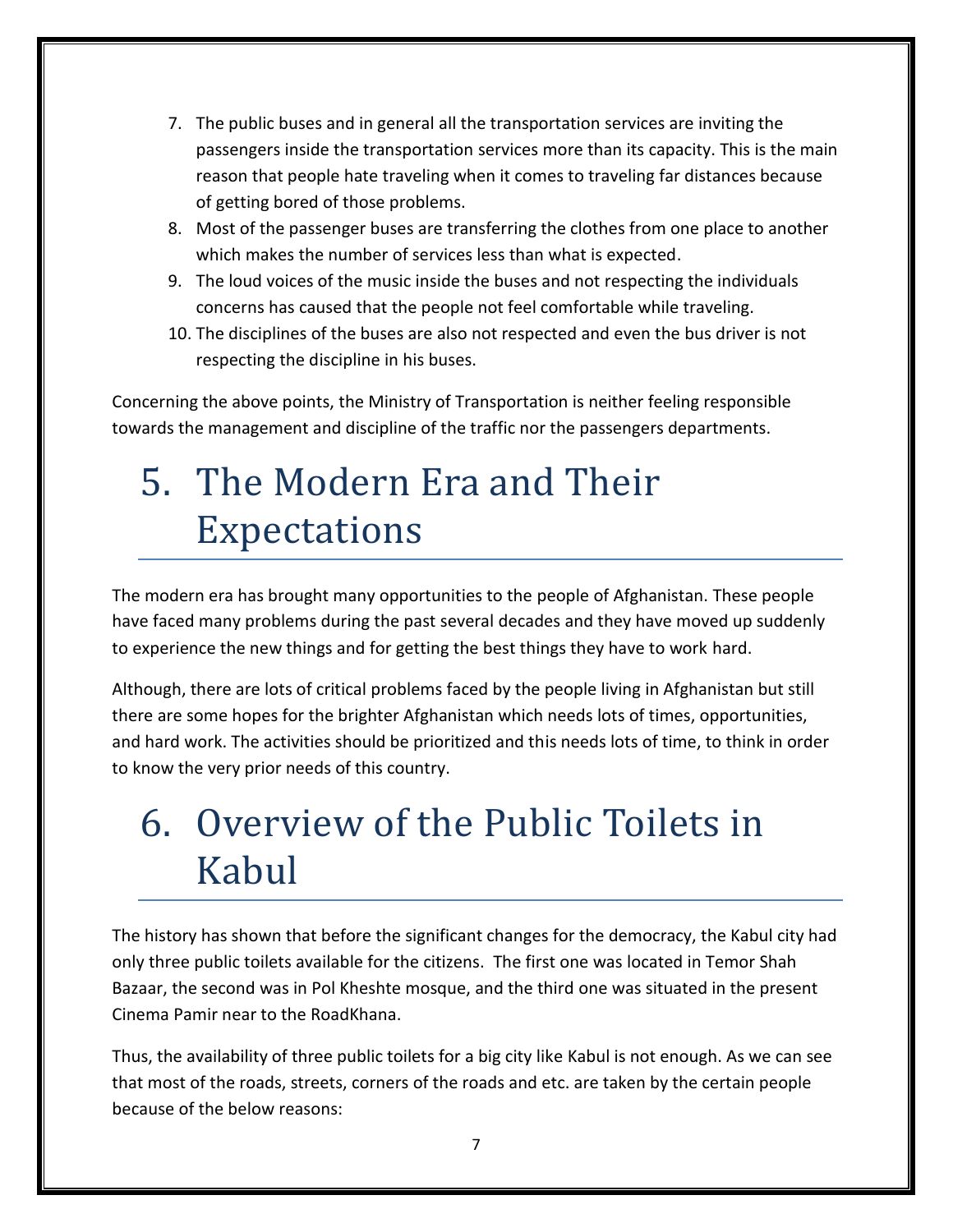- 1. The people have to follow those roles and the government is not taking any proper actions against those roles.
- 2. The people need them and the government can't provide them.
- 3. The people prefer to have comfortable life, but the government is passing its days.
- 4. The people want to be respected but the government is scandalizing them.
- 5. The people need to punished and pay the penalty but the government is scandalizing them in different ways.

In summary, the innocent people are involved with some groups of the people who neither care nor they are able to use their skills to develop the country and the people living here.

# 7. Shafts and Their Problems

The sewage shafts have created another issue to the people in Afghanistan. Although it is beneficial for the discipline of the homes and environment but it also has some problems. Few numbers of the people have access to the sewage shafts and most of them are not having the financial ability to create it in their homes. The sewage shafts system has the following challenges:

- 1. The Kabul city has limited number of proper pipelines. Approximately 80% of the people have access to the subterranean waters that most of the sewages heights are not too long which uncleans the drinking waters.
- 2. Building the sewage shafts is expensive. 50% of the people of Afghanistan lives under poverty lines. The people even don't have the ability to build a normal type of sewage for themselves. Thus, building the sewage shafts are too far to be made.

From considering the above two problems, the people of Afghanistan are lazy to build the modern type of sewages with their less incomes.

## 8. Why We Have Selected the Issues About Public Toilets?

Human beings are related to various dimensions like material dimension and spiritual dimension. The material dimension is involved with the body of an individual that is concerned with foods, waters, exercise, etc. Whereas the spiritual dimension is concerned with the ways that we are thinking, feeling, talking, etc. and for this reason we need education, character, value, and so on.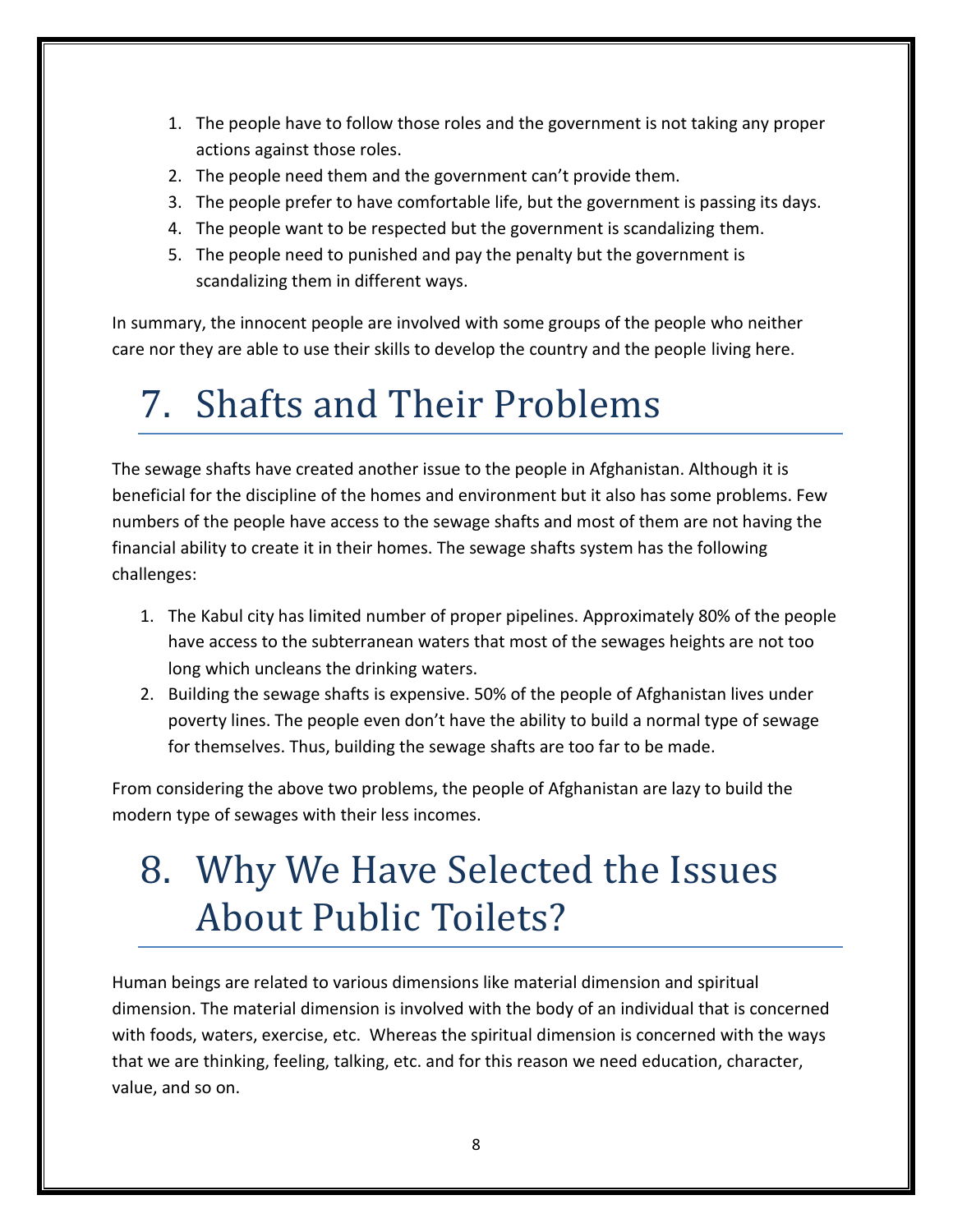Therefore, the way that an individual needs food in order to survive in the world; there should be also ways for getting in the inputs and getting out the outputs or wastages.

# 9. Accessibility of the Modern Toilets

Due to the huge number of population in the city of Kabul, the question will be raised regarding the number of public toilets available to the citizens of Kabul and is it significant to have three toilets for the three million people living in Kabul in which we can say that for each one million people, there are only one toilet available to them.

More than 90% of the people don't have access to the modern toilets in their homes. Later after the recent changes of 1380 and the collapse of Taliban regime the concerned departments have focused in this regard and two new toilets were built by the support of the Indian government; the first one is located in the west Side of Kabul in the place called "Baba Kedani" and the second one is situated in "Deh Afghanan" of Kabul city.

Considering the increasing population of Kabul, these five toilets are not significant to the people that these toilets are built only in the central part of the city where there is huge number of people. The toilets are not built in the grounds, and in the doors of Kabul and because of the unavailability of them in the needed places, the people also not feels to desire them.

# 10.Glance of the Hygiene Situations in Afghan Society

Neither the government nor the people are concerned about the subject of discipline and cleanliness. Through the help of discipline and cleanliness we can have healthy and enjoyable lives. But in our society, like the way that there is no single positive focus taken towards the development of the country, there are also no single consideration regarding the health and safety of the people.

The responsible authorities like the ministry of health and the Ministry of Municipality have not taken any significant actions towards them. Most of the restaurants are not having waters, soups and toilets for its customers.

Transfers of the garbage are not in the proper way. This garbage is remaining in the roads, pedestrians, streets for more than a day and its smells are affecting every citizen.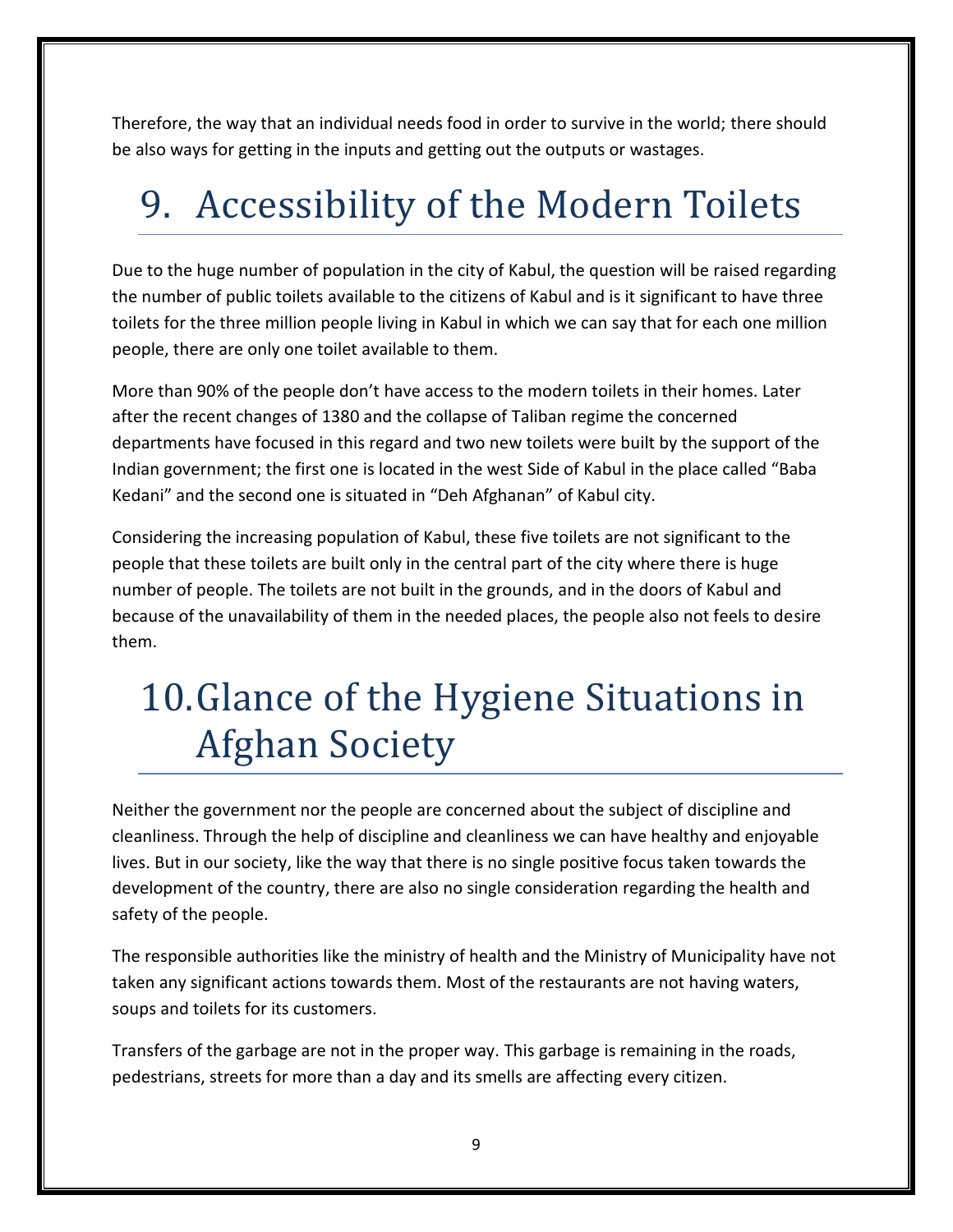# 11.Our Work Environment is Not a Good Work Environment

While living in Afghanistan, no one has concentrated on their work environment and its protection. There was no news about the environmental organizations till the recent times in Afghanistan. There are taken some actions after the modernization of the country but these departments have not solved the whole problems regarding the protection of the environment yet. These departments are mostly considering on saying big things rather than keeping their own promises. The social environment organization was the only organization that couldn't spend its 1% of budget during the previous financial year. However, each of those authorities has given their own reasons but none of them were accepted by the people of this country.

Although the citizens of Kabul and the official authorities know their responsibilities towards protecting their environment but still they are remaining silent.

In summary, we can confidently say that in the environment which we are living, is not an environment for living. This environment needs lots of times and struggles in order to make it a proper environment to live in. thus, the focus should be taken towards building public toilets for the people who live in Kabul.

## 12.Earthy Tours and the Importance of Streets

Most of the people prefer earthy travels in Afghanistan due to the financial reasons. The other services like train and railways are not available here. Therefore, the only service which is available for the people to use is the public buses.

The usages of these services have their own benefits and challenges which are explained as below:

- **a. Benefits:** the benefits are as followings:
	- 1. The transportation services will be available for everyone in everywhere.
	- 2. The fare is less and it is good for the people.
	- 3. The dangers are approximately less.
	- 4. It is going to every location around the country.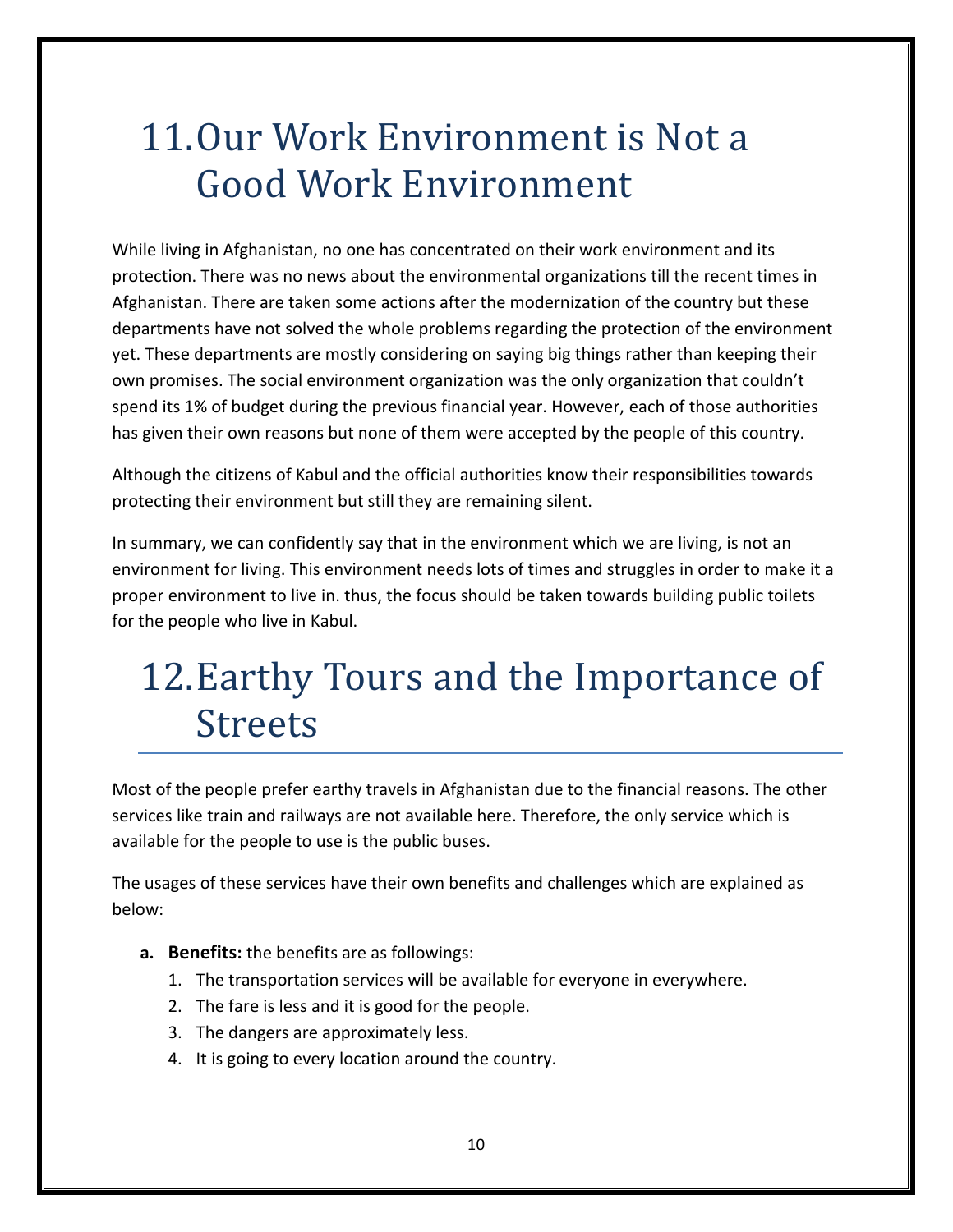- 5. The buses are the services which can go to anywhere because in every city or distance the airport services are not available for the people.
- 6. The people can't afford to buy the airport tickets but the can afford to buy the ticket for the buses.
- **b. Challenges:** the challenges faced by the people are given as below:
	- 1. The streets or roads are not standardized in this country.
	- 2. The buses which are used by the people are almost old and they can't have the ability to transfer the people comfortably.
	- 3. The principles and standards are not respected by the people in the buses.
	- 4. The speed of the buses cannot be controlled by the driver and the guidance manager.
	- 5. The buses are expecting passengers more than its capacity.
	- 6. The buses are also used to transfer clothes to the other places.

# 13.Importance of Cleanliness in Islam

The Islam religion is one of the religions that focus more towards the discipline and cleanliness and obeying these aspects are the components of faith. The topic of cleanliness is not related to only one individual but it is involved with the whole people socially because human beings are socially connected to each other.

Allah almighty also has focused more regarding the topic of cleanliness. As Allah almighty has mentioned that

."ان الله یحب التوابین و یحب المطهرین"

Translation: Allah almighty likes cleanliness and forbidding". Also prophet Muhammad (PBUH) has mentioned:

الطهور شطراالیمان

Translation: cleanliness is the component of belief.

Prophet Abuhuraira has declared that Prophet Muhammad (PBUH) has said to his followers that:

عن ابی هریره (رض) ان النبی (ص) قال: "اتقوا اللعانین" قالو: و ما اللعنان؟ قال: "الذی یتخلی فی طریق الناس، او ظلهم".

Translation: Prophet Abuhuraira has declared that Prophet Muhammad (PBUH) has said: avoid those who are cursed. Asked: who are the cursed people? Said: "those who are ruining other individual's life".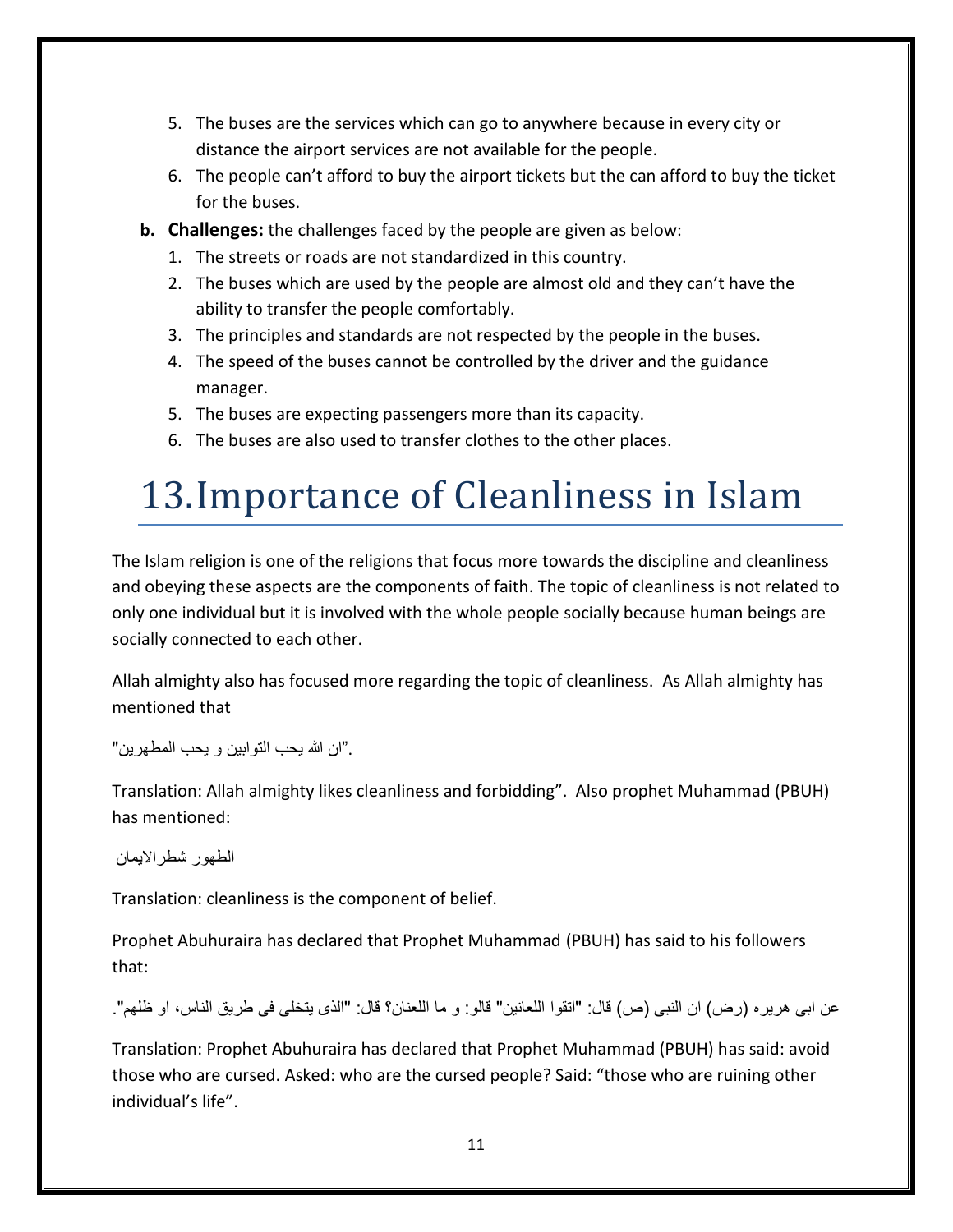Also in a hadith there is declared that prophet Muhammad (PBUH) has appreciated his followers towards cleanliness and discipline and said that those who obeys them they are having friendship with Allah almighty.

ان الله طیب، یحب الطیب، نظیف، یحب النظافة، کریم، یحب الکرم، جواد، یحب الجود، فنظیفوا افنیتکم...

(Termez, chapter first, page No. 154, hadith No. 2791)

Translation: Allah almighty is clean, he likes cleanliness, he is clean, he is kind and he likes kindness, he is merciful and he likes mercy. Thus, make your intentions and purposes clean.

In Islamic studies many ways have been declared for protecting the environment and individual's rights. Hence, it is everyone's responsibility to respect and obey them. Therefore, in every situation Islam values for two basic things, the health and safety.

# 14.The Challenges

#### **1. Pollution is dangerous**

Talking about the pollution is one of the important topics. It is related to every one of us like when we are breathing daily in this dirty environment, it affects our minds badly. Naturally, every human being likes to be clean, disciplined, and beautiful. Thus, every individual works hard according to his/her ability to keep the environment safe and clean. But in social point of view, the governmental organizations have to try its level best in order to protect the environment from pollution.

Currently, Kabul city is one of the dirtiest cities of the world and also one of the badly disciplined cities too. There is little number of services available for the people living here. For, example, the wastages are kept in the roads for many days and they are not taken somewhere far from the city.

By the passing of time, the people have understood that despite receiving big amounts from the international countries still the government has not used them for protecting the environment. We have understood that despite passing thirteen years, we have not gained anything.

As it's said "good wisdom exists in the sound body". Therefore, a sound body requires a good health which should be protected.

#### **2. Health threats**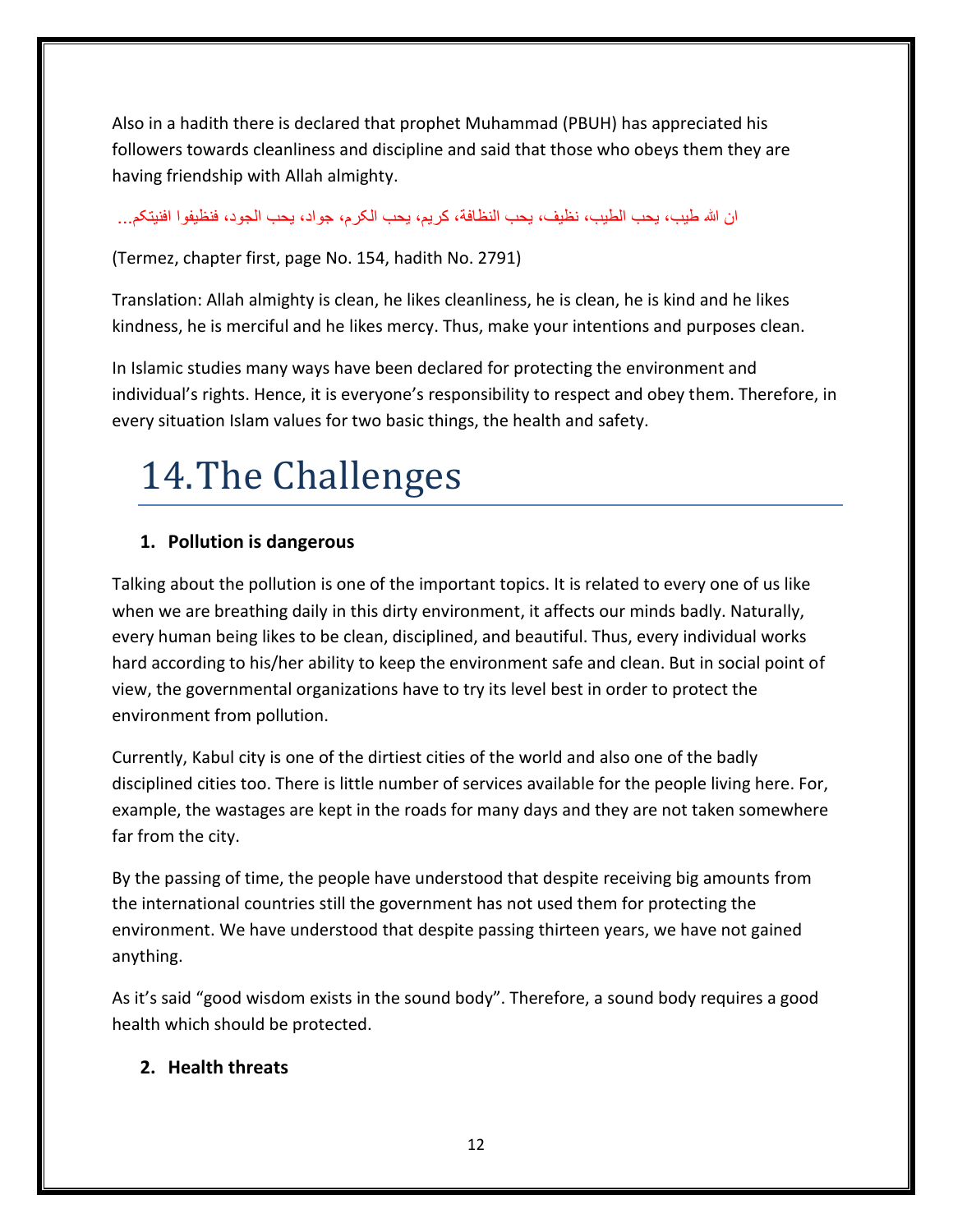Focusing on cleanliness and discipline is the basic principles because it is related to our lives. Every particular individual wishes to have a good health. We can't found anyone who wishes to suffer from bad health. One of the biggest reasons behind health threats is the unavailability of proper toilets in certain areas.

#### **3. Side effects**

The unavailability of toilets in certain areas has resulted that the passengers eat or drink less than what they are supposed to use in order to feed their stomachs for the purpose of having a good health. These are the reasons that people living here are suffering from bad health. From the other side, the availability of place for sleeping near to the toilets also affects the health of an individual.

# 15.Our Responsibilities towards Protecting Our Environment

#### **1. Personal responsibility**

Every individual living in the society is responsible for protecting his/her environment and every citizen if this country is supposed to look after his/her health, and environment because our body has the legal rights toward us to protect it from danger. As it is said in holly Quran:

و ال تلقوا بایدیکم الی التهلکه

Translation: don't kill yourselves by the hand of yourselves.

#### **2. Social responsibility**

As said earlier that every person is responsible for protecting his/her society. Thus, every individual has to obey the social rules, and norms. Therefore, the government has to take better decisions towards protecting the environment by providing proper toilets for the people living in Kabul. Proving proper toilets have many advantages. Firstly, it protects the environment. Secondly, it makes the people feel comfortable while living in Kabul.

#### **3. Governmental responsibility**

Government is the responsible body for providing services to the citizens. Government has to provide the basic services for the people living in a country most specially in the capital. People should feel comfortable while traveling in a city.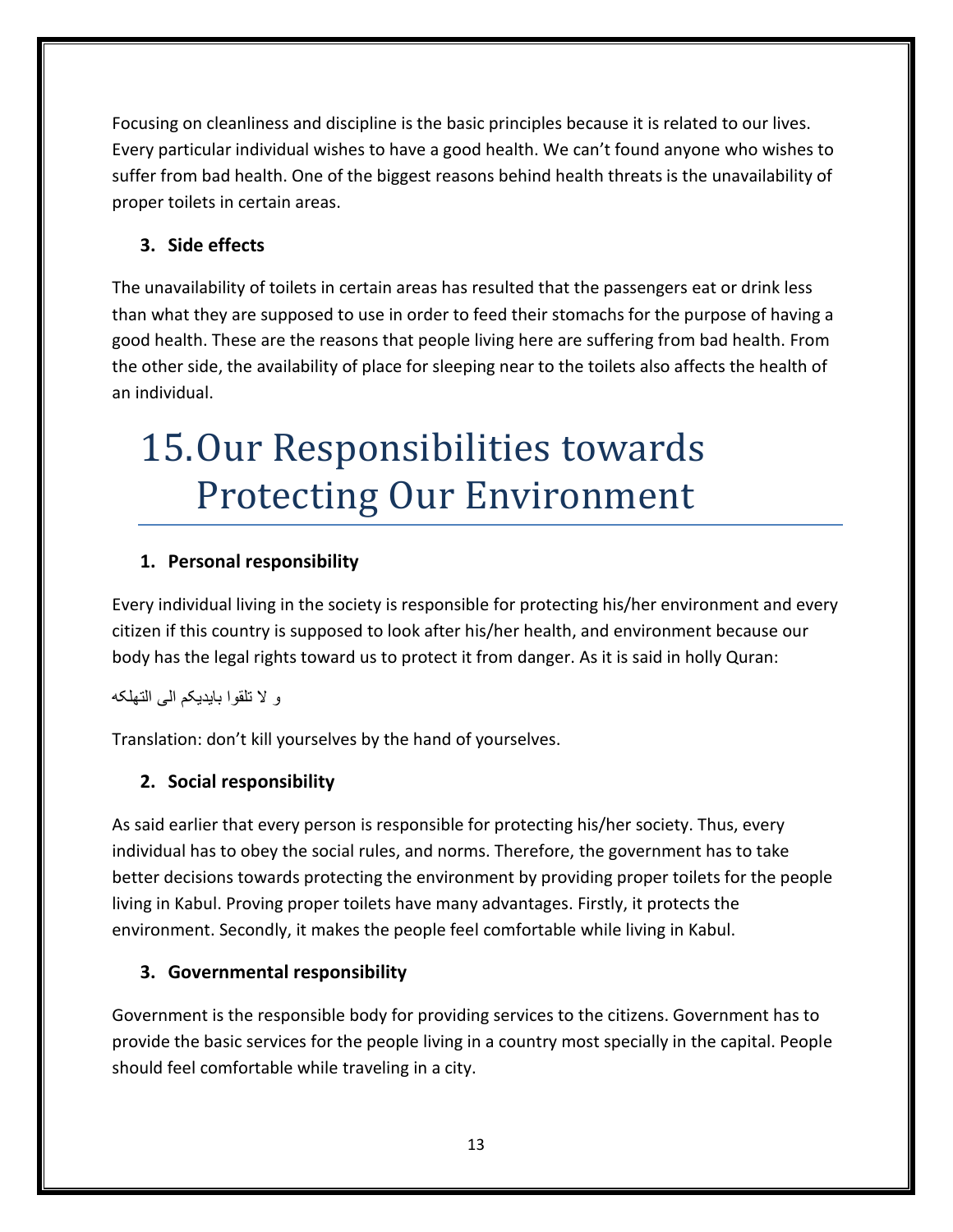#### **4. Civil responsibility**

The civil is also responsible to talk against the unavailability of jobs. The job opportunities should be available for the people who are wishing to have a proper job with their capacity to work.

# 16.Methods of Implementing This Survey

The survey which is implemented by Noor Educational and Capacity Development Organization has completed the following steps:

#### **1. Conduct of meetings:**

The meeting was conducted in  $5<sup>th</sup>$  June, 2014 by the Noor Educational and Capacity Development Organization. The following individuals were present in the meeting:

| <b>S. No.</b> | <b>Names and Surnames</b>     | <b>Positions</b>                            |
|---------------|-------------------------------|---------------------------------------------|
| 1.            | Jamila Afghani                | Head of the Noor Organization               |
| 2.            | Fazal-Ul-Ghani Kakar          | Program coordinator                         |
| 3.            | Jamila Safi                   | Program coordinator of KARAMA               |
| 4.            | Abdul Basir Hanifi            | <b>Financial assistant</b>                  |
| 5.            | <b>Ustad Muhammad Nasir</b>   | Manager of the project "my Afghani library" |
| 6.            | Ustad Abdul Hakim Nasiri      | Library project assistant                   |
| 7.            | Khuwaja Muhammad Naiem Qaderi | Research officer                            |
| 8.            | Ali Reza Hussaine             | Administrative responsible                  |
| 9.            | Hussnia Tooba                 | Advocacy and training                       |
| 10.           | Mariam Sharifi                | Project assistant                           |

#### **2. Completing the questionnaire**

A group of people supported the completion of this questionnaire after deciding on the survey and its necessities. The final decision was made to provide twenty one major questions with its components and then it was shared in the meeting for surveying.

#### **3. Group of individuals**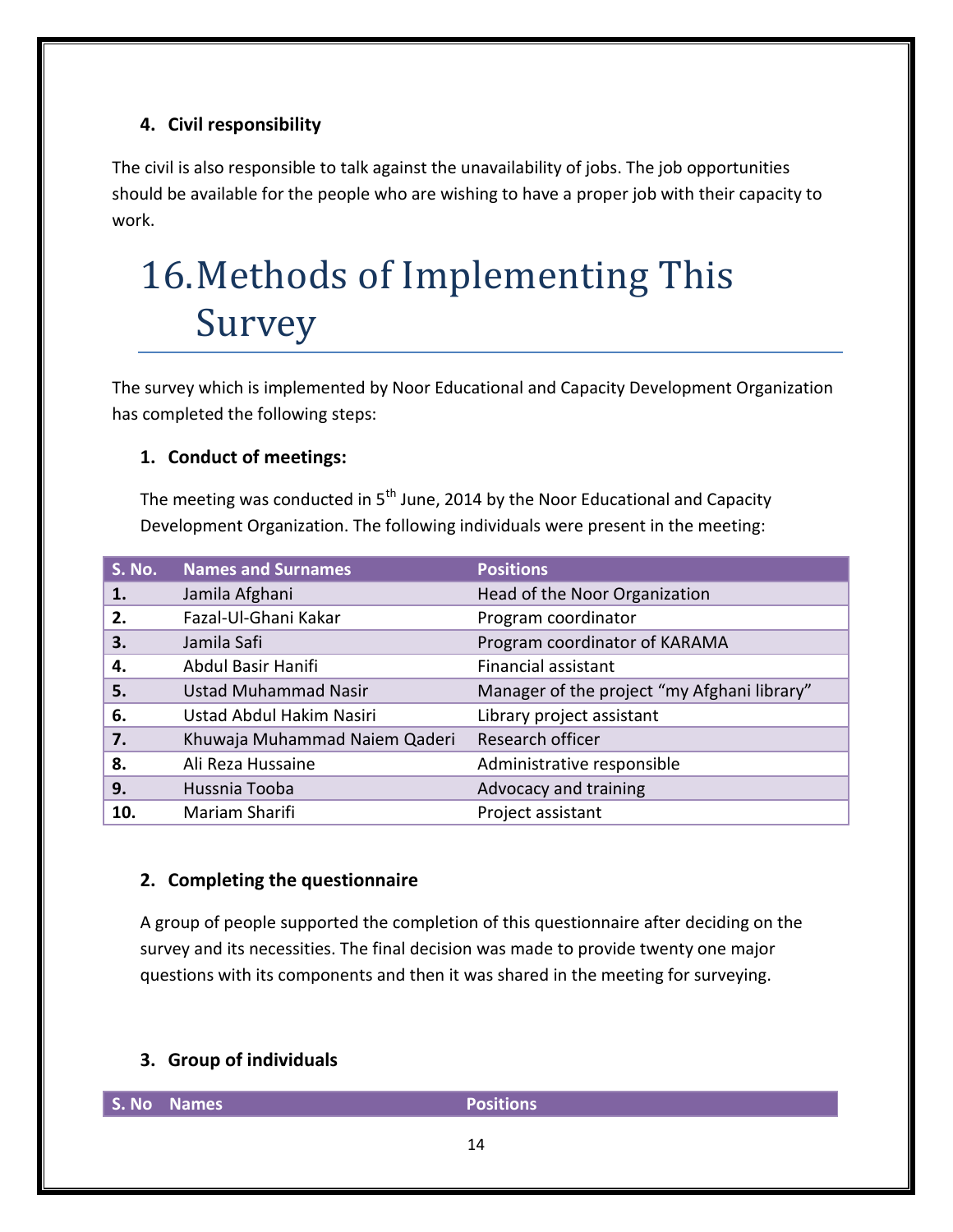|    | Khuwaja Muhammad Naiem Qaderi | Surveyor |
|----|-------------------------------|----------|
|    | Jamila Safi                   | Surveyor |
| 3. | Hussnia Tooba                 | Surveyor |
| Δ  | Ustad Muhammad Nasir          | Surveyor |

#### **4. Planning tasks**

At first the planning task for doing the survey in a proper way was conducted and then it was compiled:

| <b>Dates</b> | <b>Sides</b>        | <b>Locations of the survey</b>                                                      |
|--------------|---------------------|-------------------------------------------------------------------------------------|
| 7/6/2014     | South               | Provincial, ending point of passengers in the<br>south                              |
| 8/6/2014     | East                | Pul Charkhe, ending point of passengers in the<br>east                              |
| 9/6/2014     | West                | Company, ending point of passengers in the<br>west and south west                   |
| 10/6/2014    | <b>North</b>        | Chamtala desert, the pass of Khairkhana,<br>ending point of passengers in the north |
| 11/6/2014    | Capital of the city | Dahan Chaman, ending point of north side and<br>capital zone                        |

#### **5. Working schedule**

The surveyors were present at 8:00 AM daily and then they were heading towards the doors of Kabul, at 9:00 AM they were starting their tasks and until 12:00 PM during five days in order to complete the survey.

They were coming back to the office as 12:00 PM and until 1:30 PM they were eating their lunches and praying *namaaz* in the office.

They were going back to their previous locations at 1:30 PM for doing the survey. Their activities were being finished at 4:30 PM and they were going back to their homes.

In the summary, the four persons who were involved in surveying, were spending five hours of their time to complete the survey in which having conversation with each individual was taking 10 – 15 minutes. Therefore, it has taken five working day and hundred hours for completing this survey.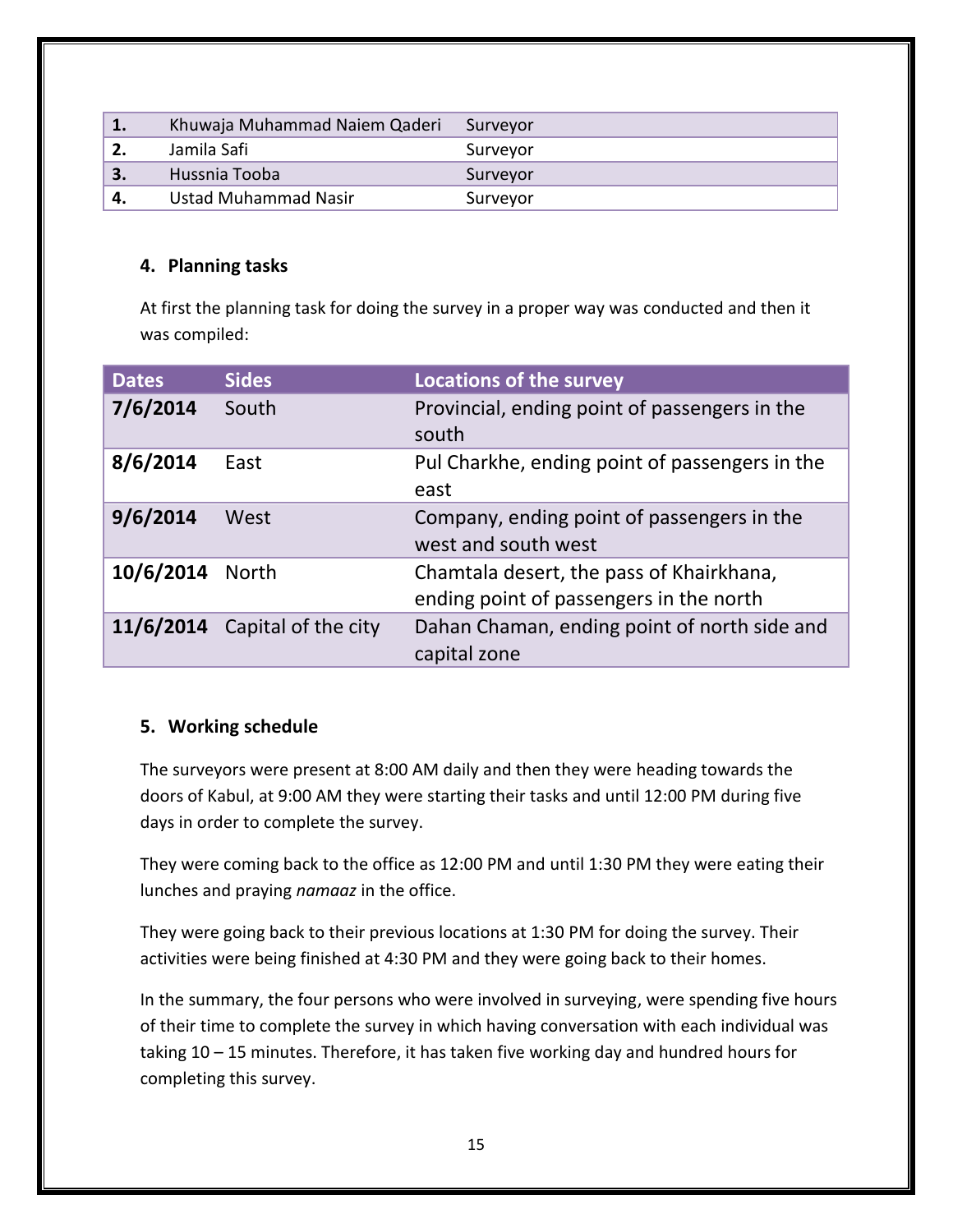#### **6. Individual conversation**

The surveyors were having conversation with each passenger separately in order to know their views about their problems and enjoyments while traveling. The questionnaire was designed with twenty one questions which forms twenty five questions with its components. In this survey, every individual has expressed their ideas about their problems freely and transparently and the surveyor was recording those points into the paper. The people were feeling inspired when hearing about this project as it is one of the needed fields in our country for building new modern toilets mostly for the women and they were hoping that this project could be implemented into the real form as soon as the better.

### 17.Findings

This survey is implemented by the support of people from the four sides of Kabul which shows that most of the victims are women who suffer from the unavailability of toilets while traveling from one place to another one. This survey is completed by sharing the different views from various statuses like single, married, male, and female.



1. The percentage of people who were asked about their career situations are shown as below:

2. The percentage of people who were asked about their problems while seeking for a job: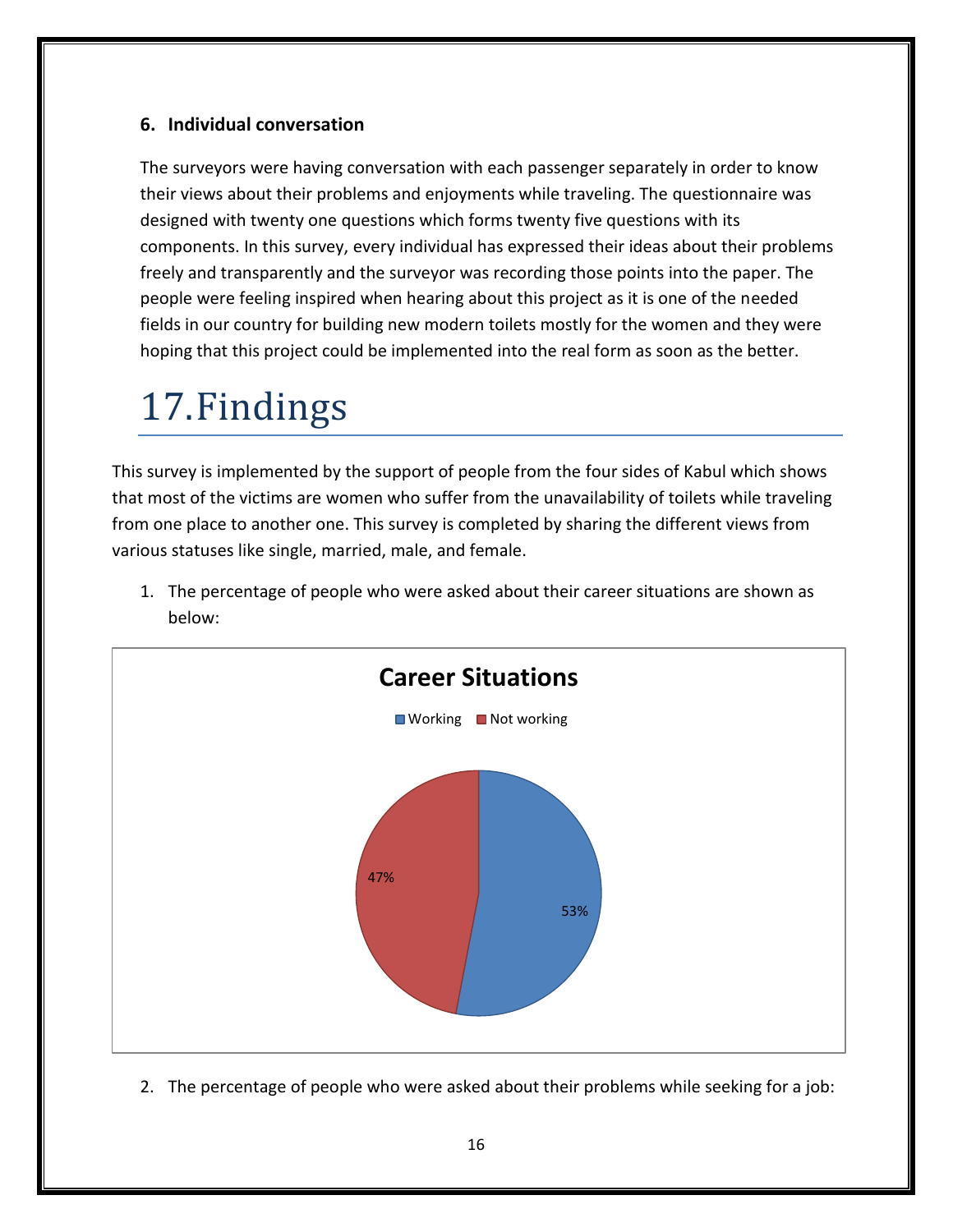

3. The percentage of people who wishes to have job with salary:



4. The people were asked about the reasons that avoid them to work: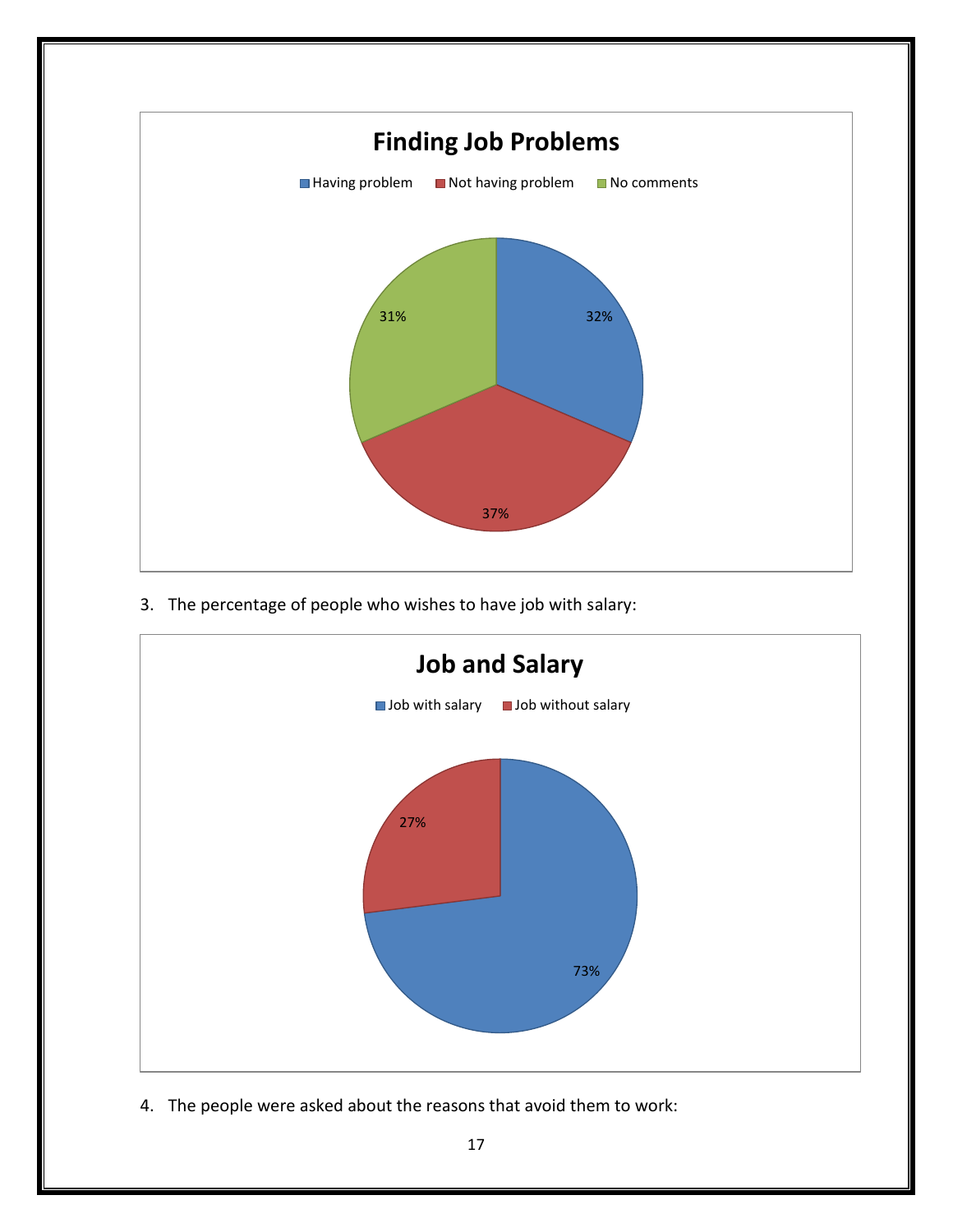

5. The people were asked about the job opportunities that do they like to work:



6. Have you ever traveled?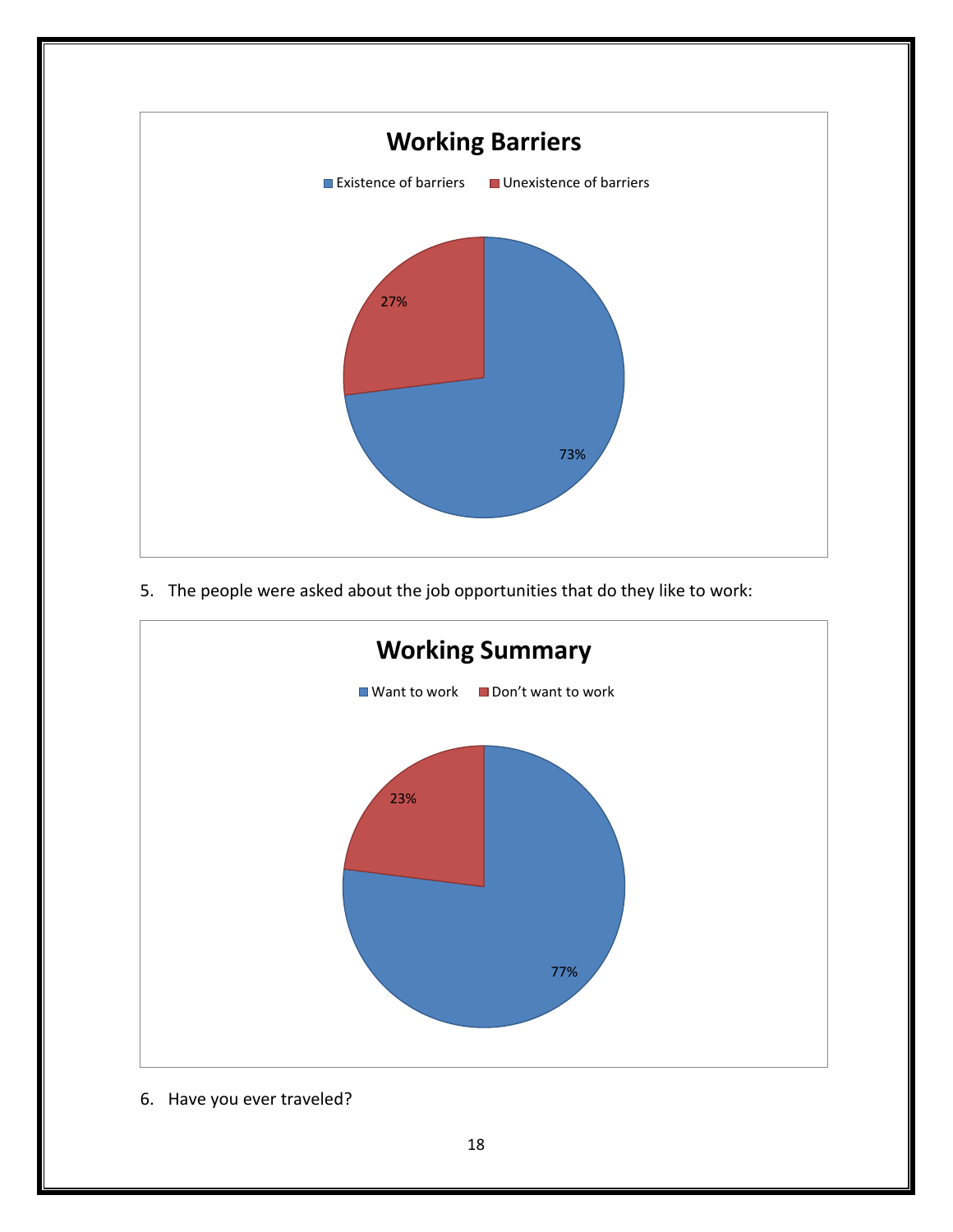

7. The people were asked about their companions, if you go to somewhere then who will accompany you in the way:



8. The people were asked about where do they travel the most: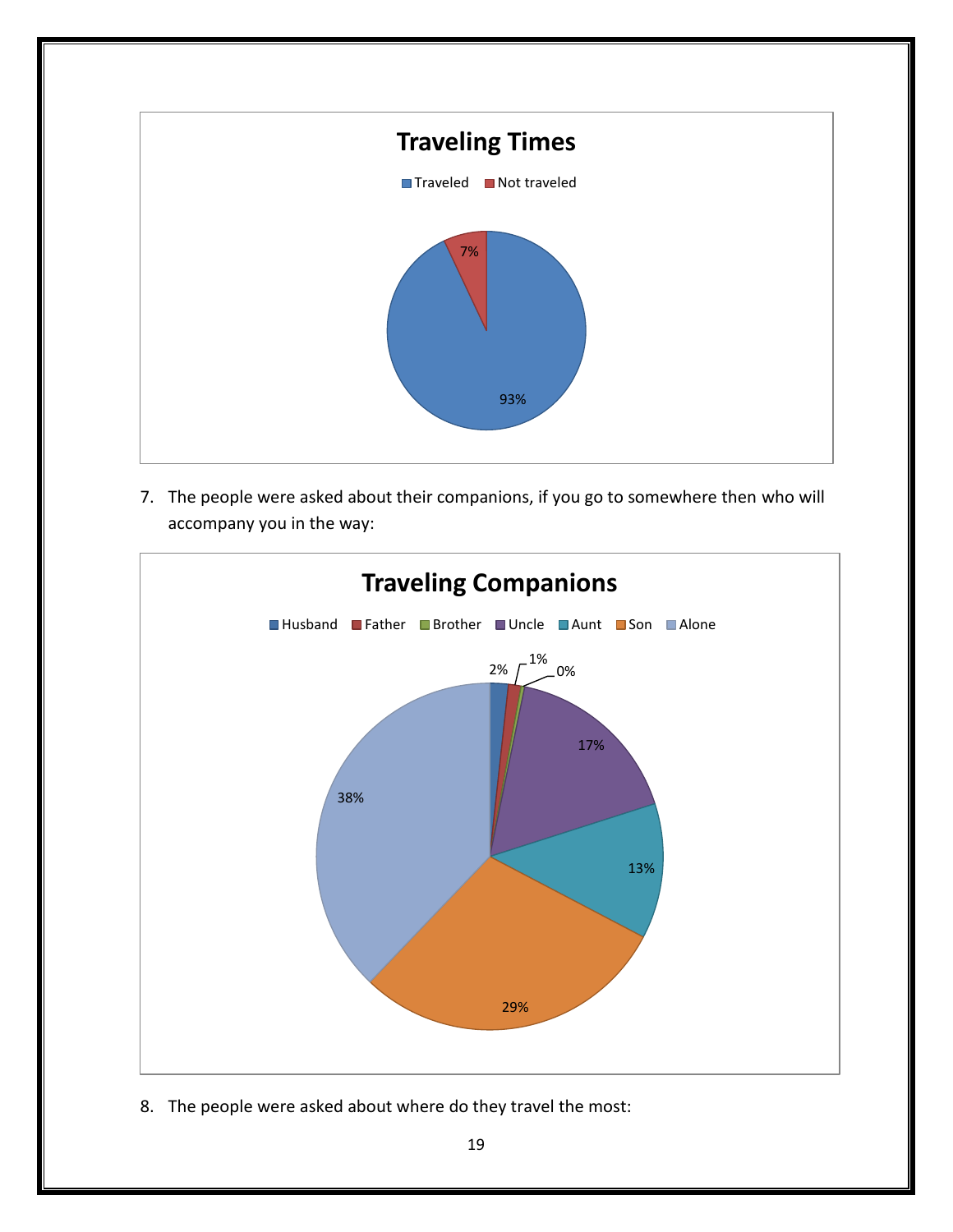

9. The people were asked about the reasons and purposes that they travel:



10. The people were asked about their number of traveling in per year: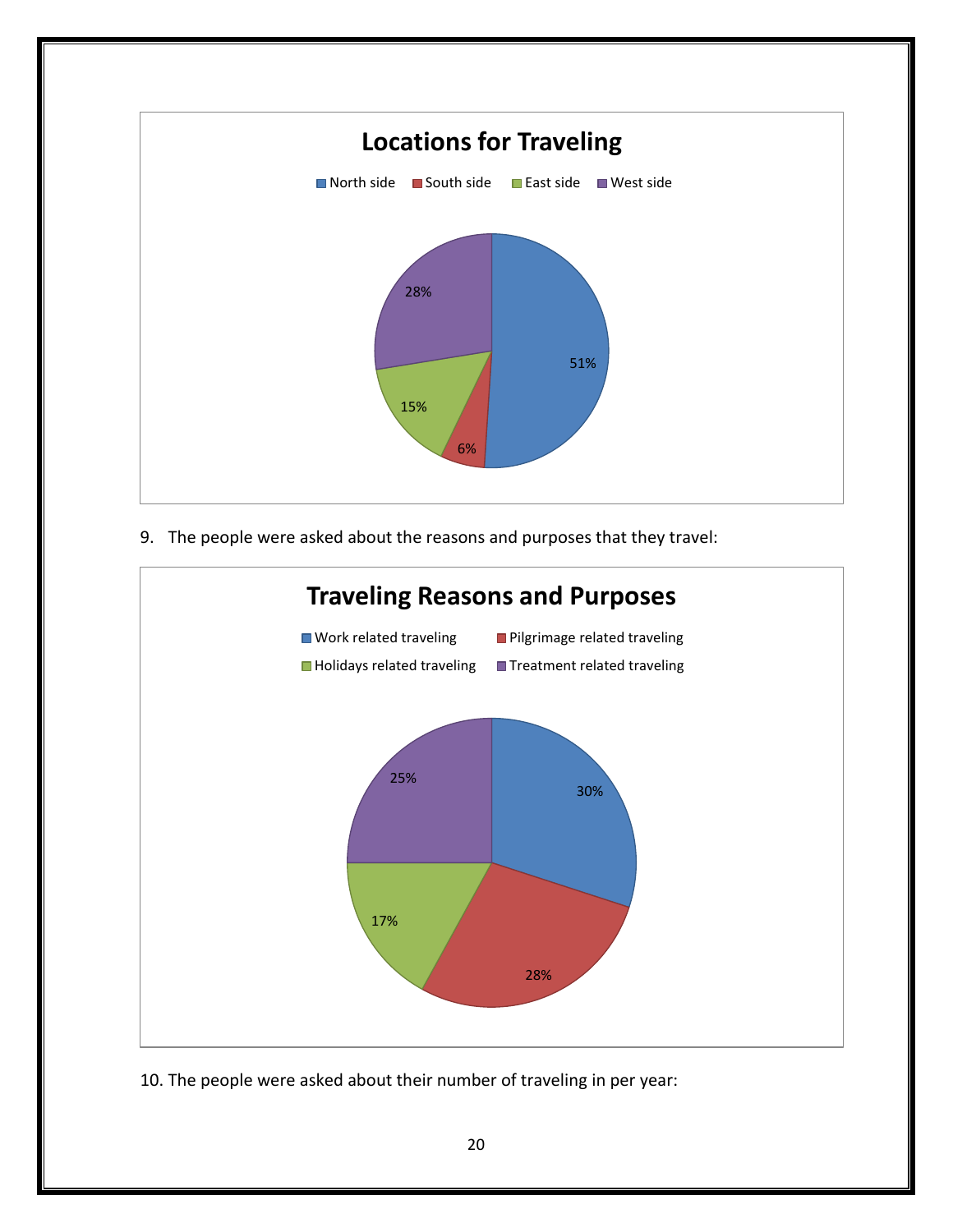

11. The people were asked about the distance while they are traveling:



12. The percentage of people going to foreign countries by borders: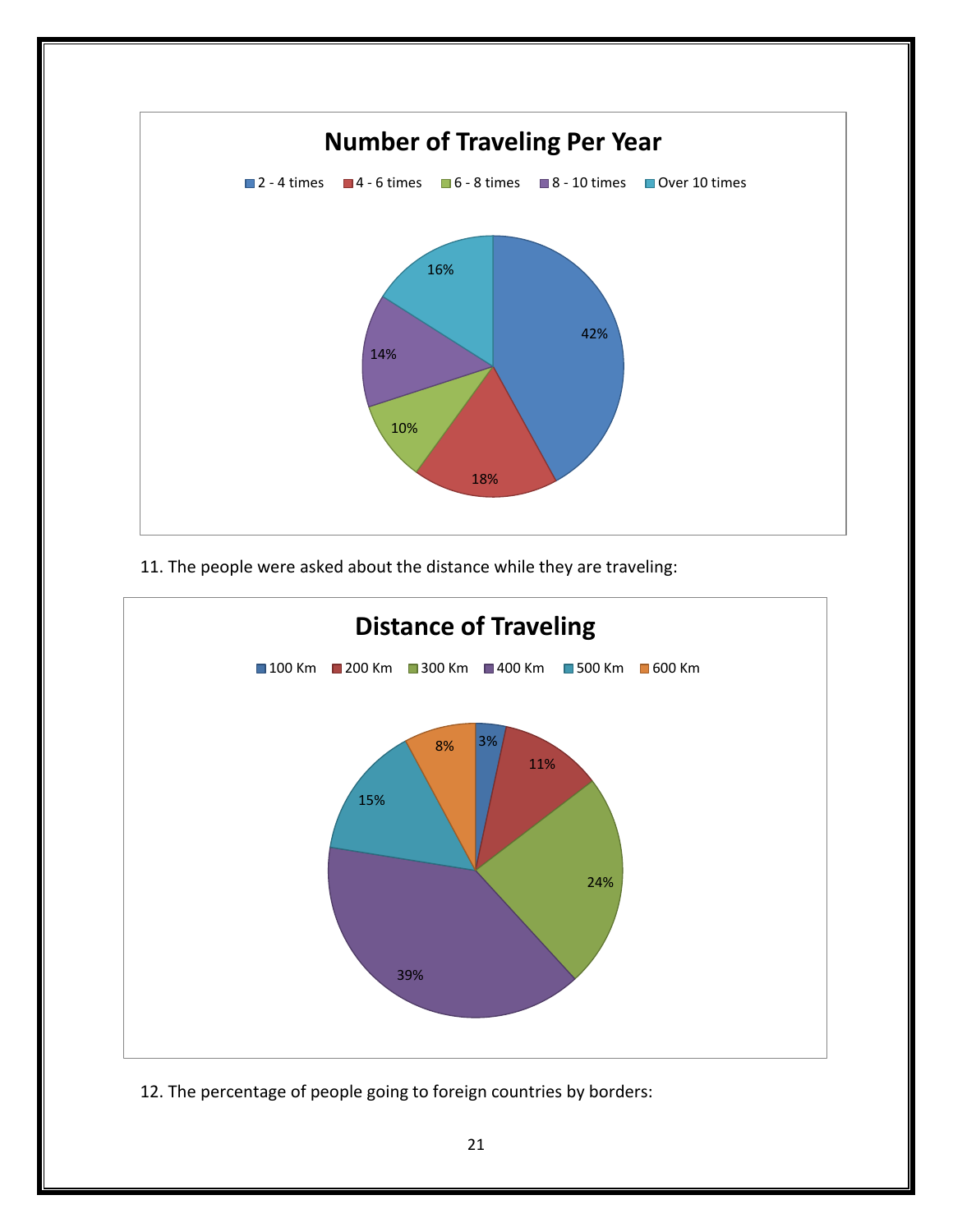

13. The people were asked about their companions while traveling that whether they are female or male:



14. Are you and your companion using the public buses for the purpose of traveling: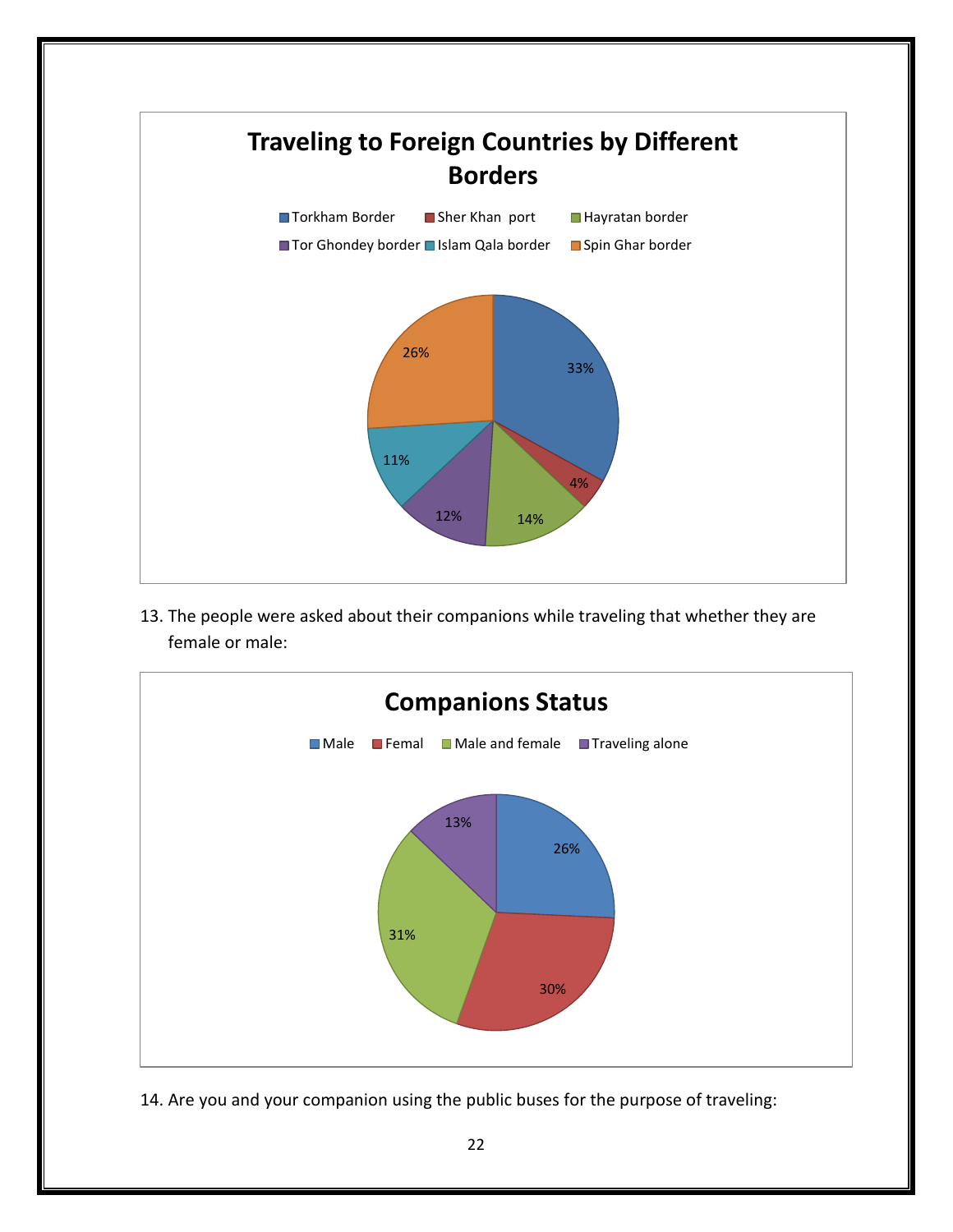

15. The people were asked about the types of toilets available for the women in the way:



16. Have you or your companion ever wished to have a lonely space: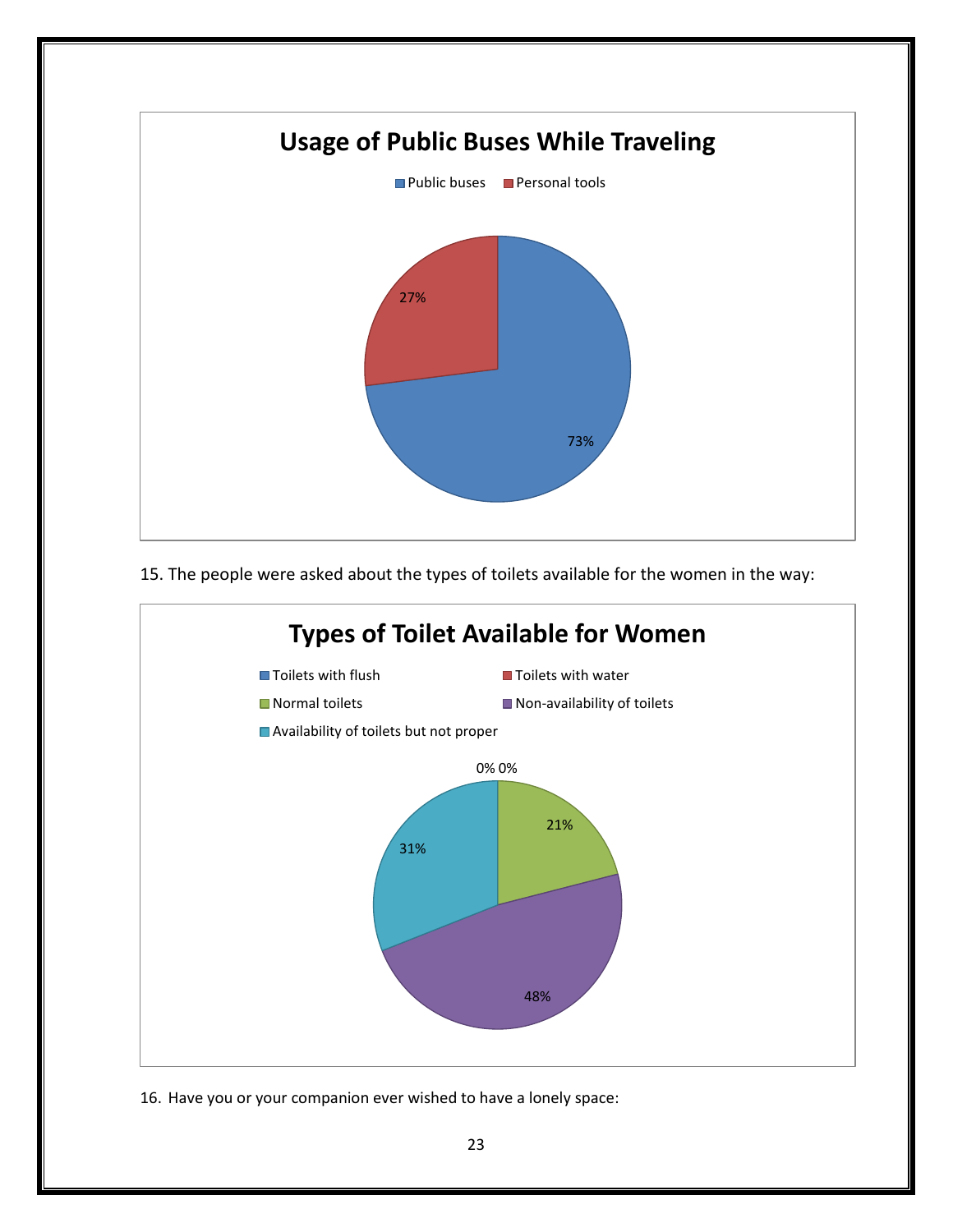

17. The people were asked about their most important problems while traveling:

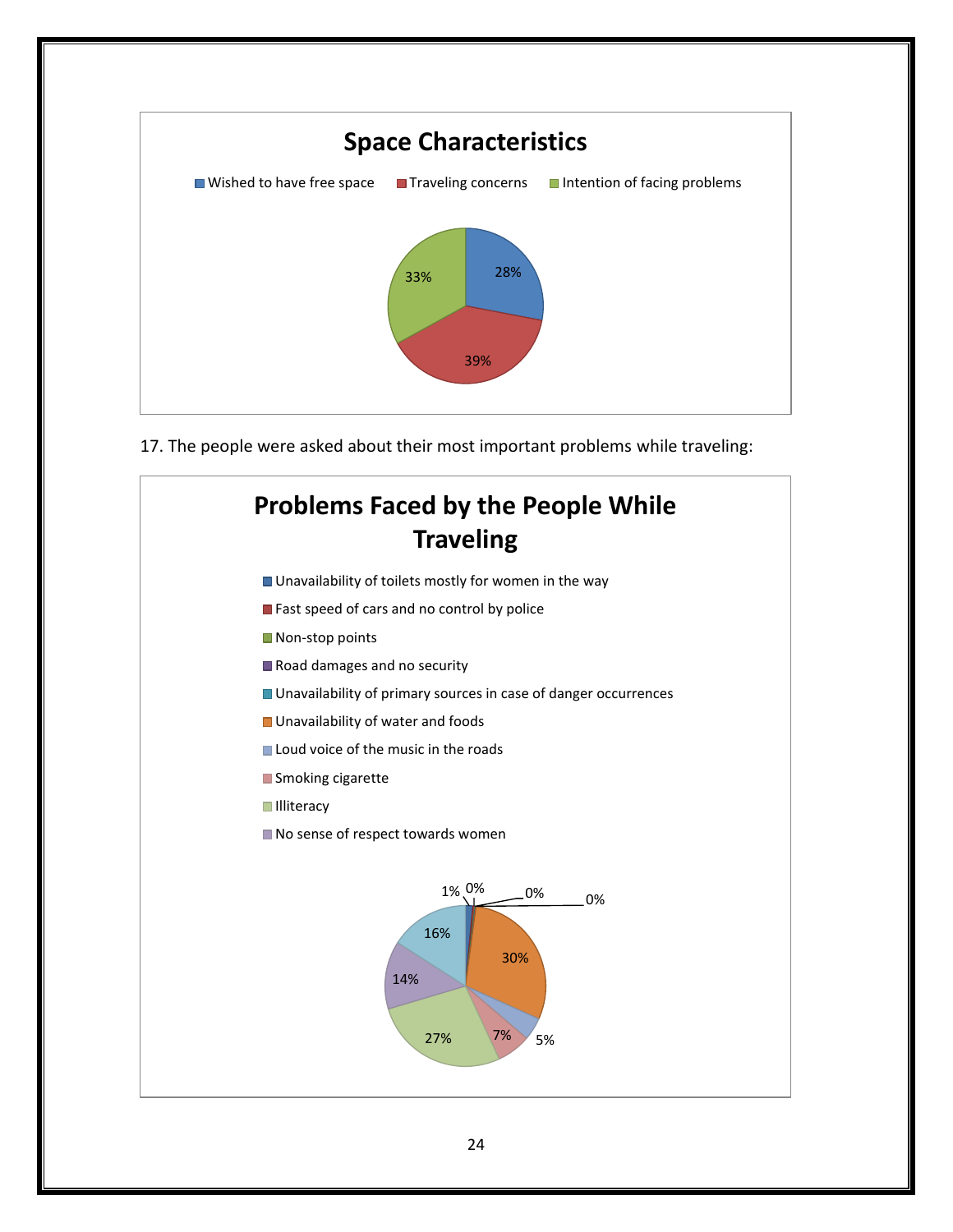18. The people were asked that whether they need toilets for women while traveling, if yes, why and if not, why:



**a**. Reasons for toilets:

|    | For protecting the environment                                                   |
|----|----------------------------------------------------------------------------------|
| 2. | Accessibility of secure and comfortable place for women                          |
|    | Use of water and food without having intention of unavailability of toilets      |
| 4. | For the natural and primary tools of individual                                  |
|    | Traveling to far places and facing problems due to the unavailability of toilets |

 **b**. Reasons for unavailability of toilets:

|    | Building toilets require big amount of budget.                                               |
|----|----------------------------------------------------------------------------------------------|
| 2. | Due to the unavailability of professional workers in this field.                             |
|    | Neither the government nor the people are taking actions for building public toilets for the |
|    | citizens of Kabul.                                                                           |

19. The people were asked about the locations of toilets: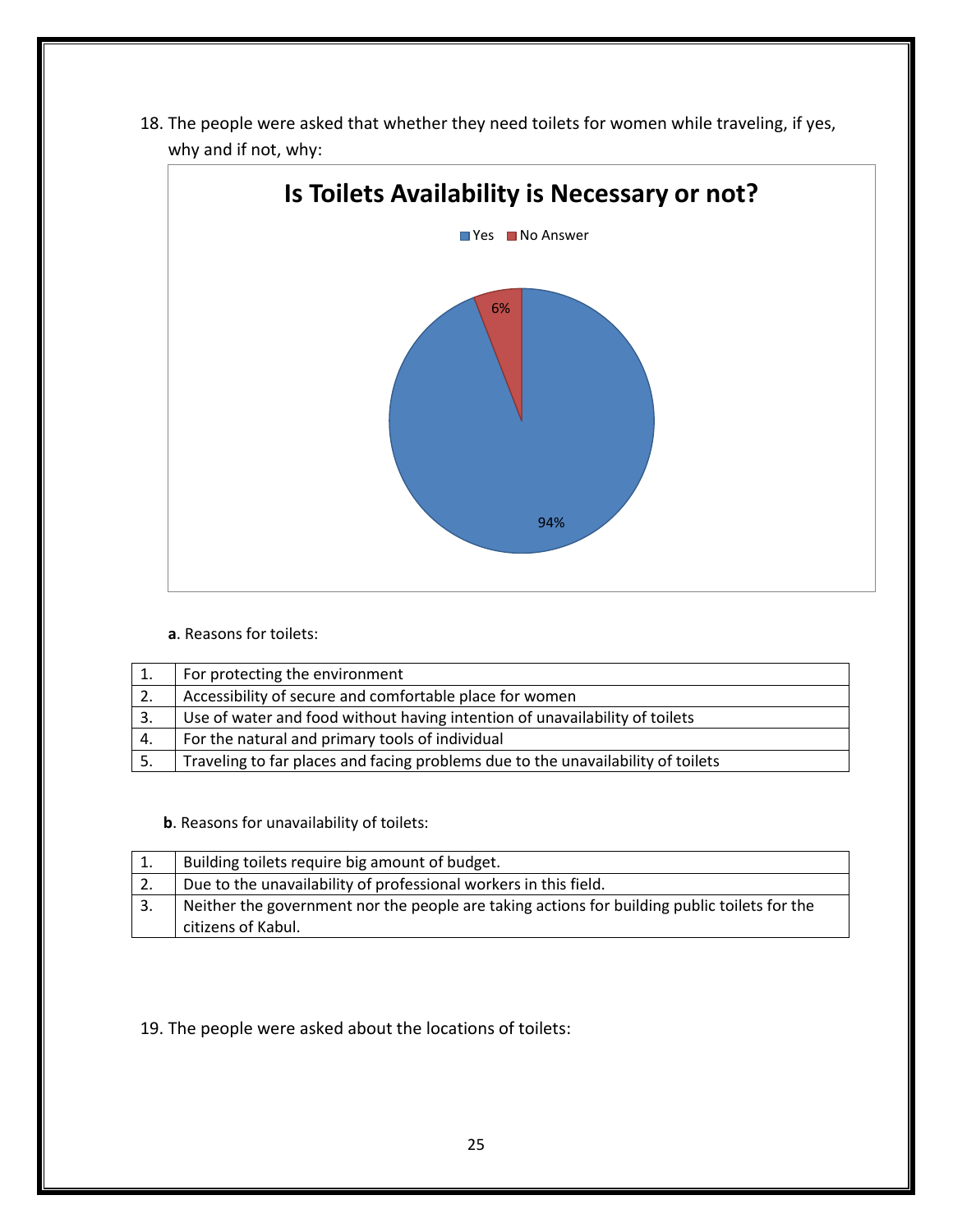

20. The people were asked about the guards situating at the door of the women toilets that whether the person should be a man or woman:



21. The people were asked about the types of toilet that they want them to be available: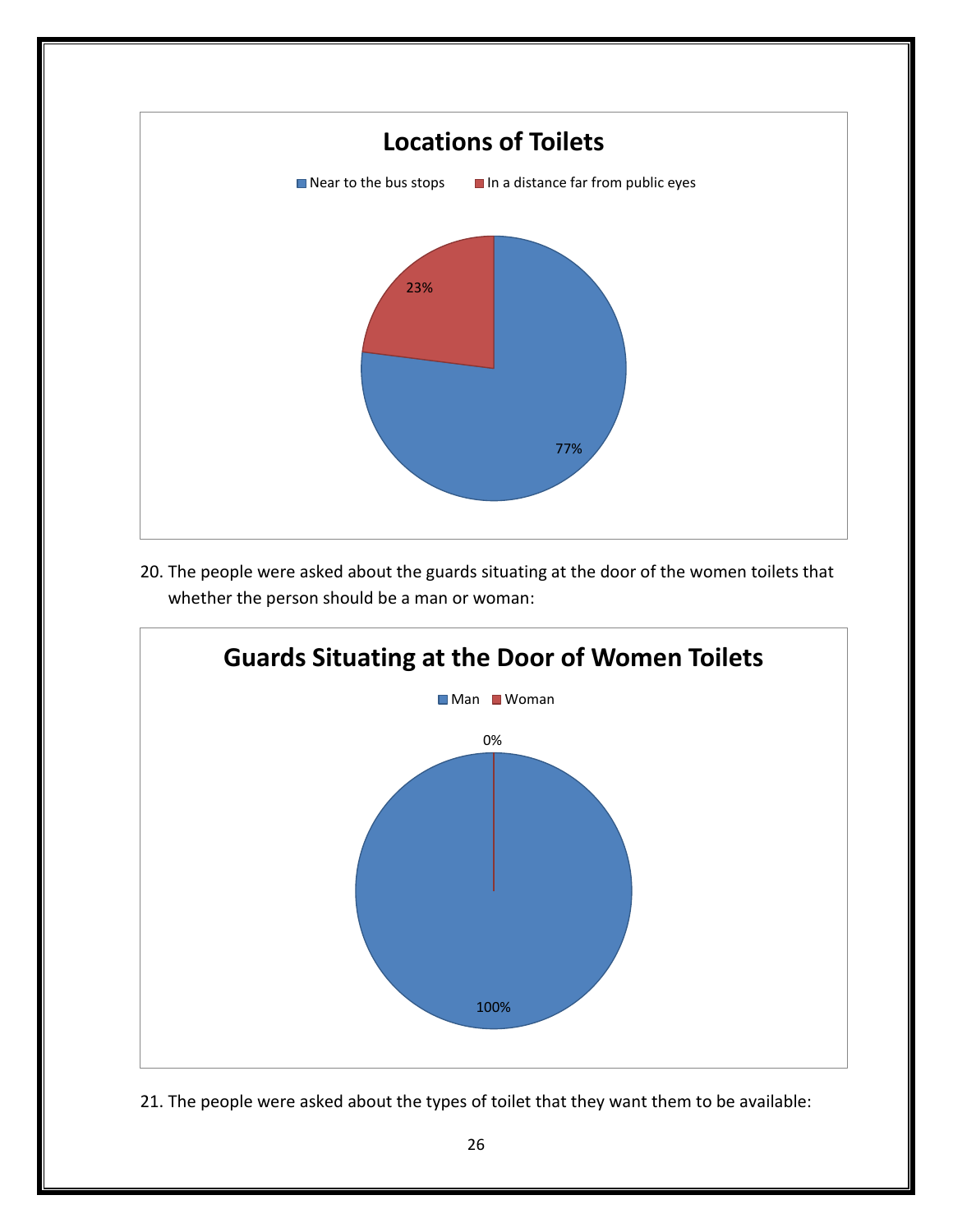

22. The people were asked about the types of toilets that whether you want a modern type of toilet or a normal toilet:

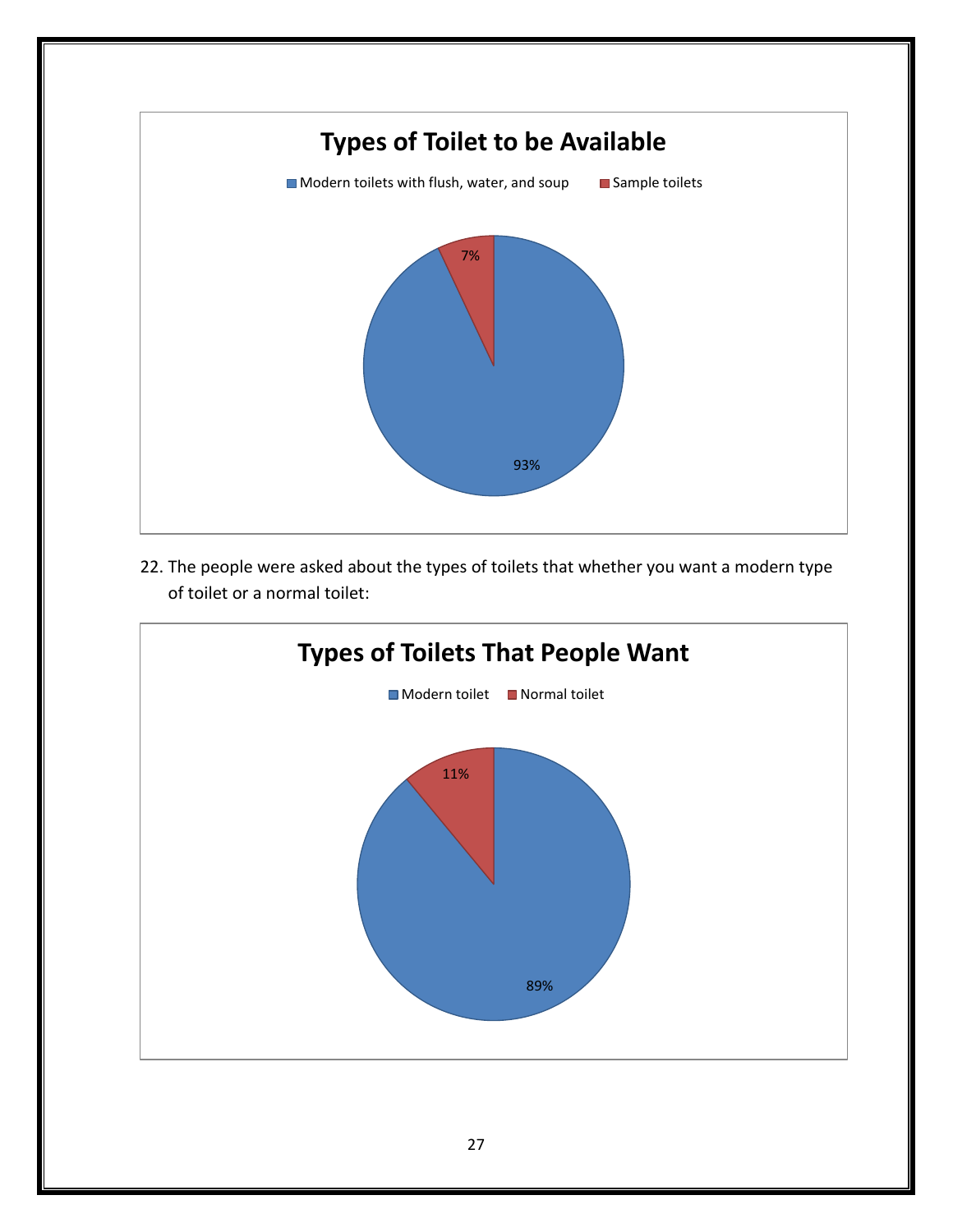

23. The people were asked to consider that a modern type of toilet is built then are you willing to pay the charges for using it:

24. The people were asked that how much you are willing to pay for using the toilet at each time:

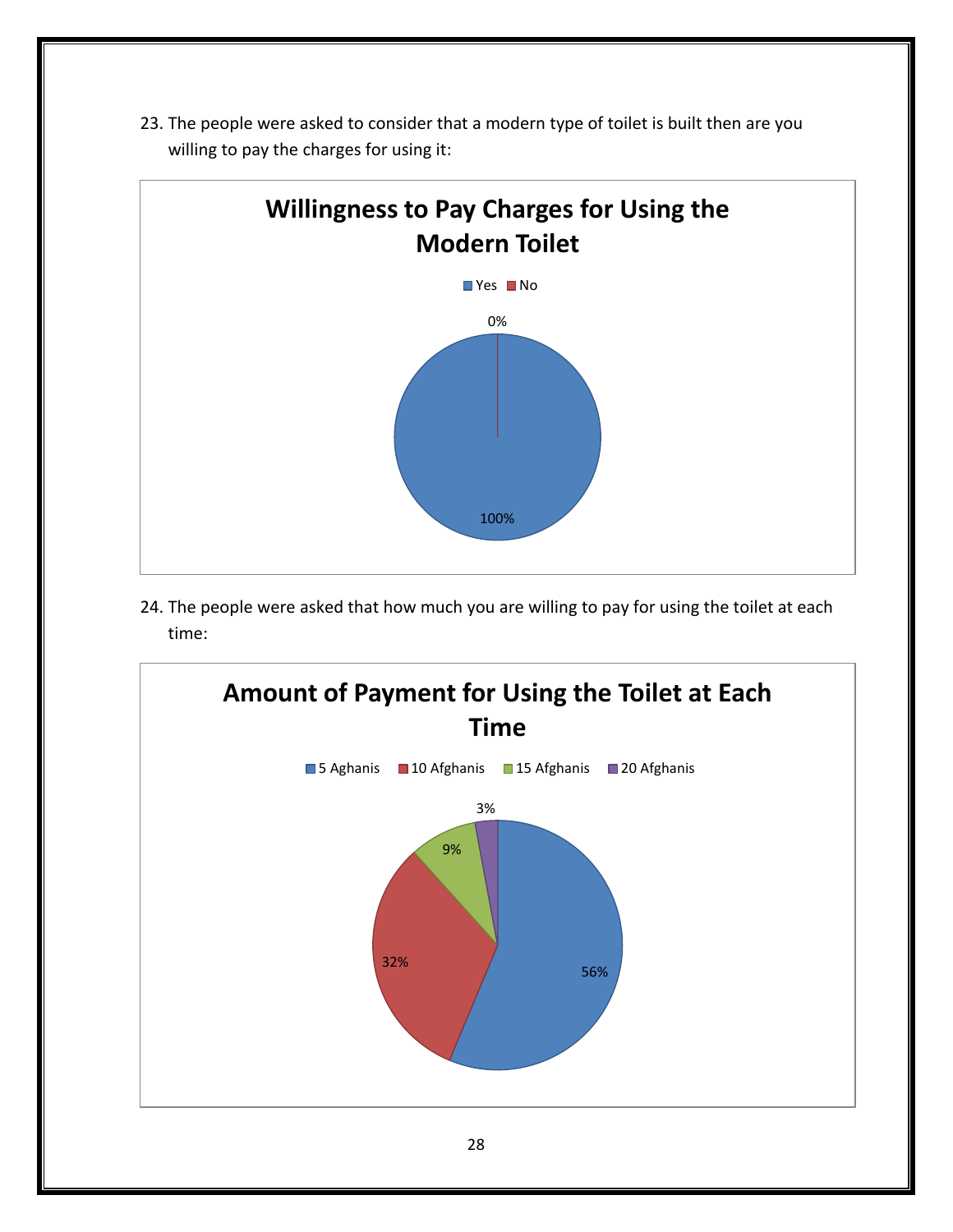25. The people were asked that if a modern and well-mannered toilet is built then are you deciding to use it:



### 18.Calculation of this data

For collecting this data, we have taken every individual views regarding the questions asked to them which include men and women's views from the whole Kabul. From their ideas, suggestions, and recommendations, we have understood that they truly feel to have the availability of toilets in certain areas. Therefore, the availability of toilets in the major city like Kabul is important in order to make the people feel comfortable while planning to travel around Kabul. Most importantly, the people those who are suffering from sickness, passengers, youngsters, and mothers who are having children, truly requires a proper type of toilet.

Therefore, the availability of a better and modern type of toilet is necessary for every citizens of Kabul city.

# 19.Solutions

For solving social issues, everyone has to participate in the society. For providing better services to the people in the way to mosques, four doors of the city, grounds, and terminals, the access to better toilets are one of the most significant actions which should be taken by the authorities of the government.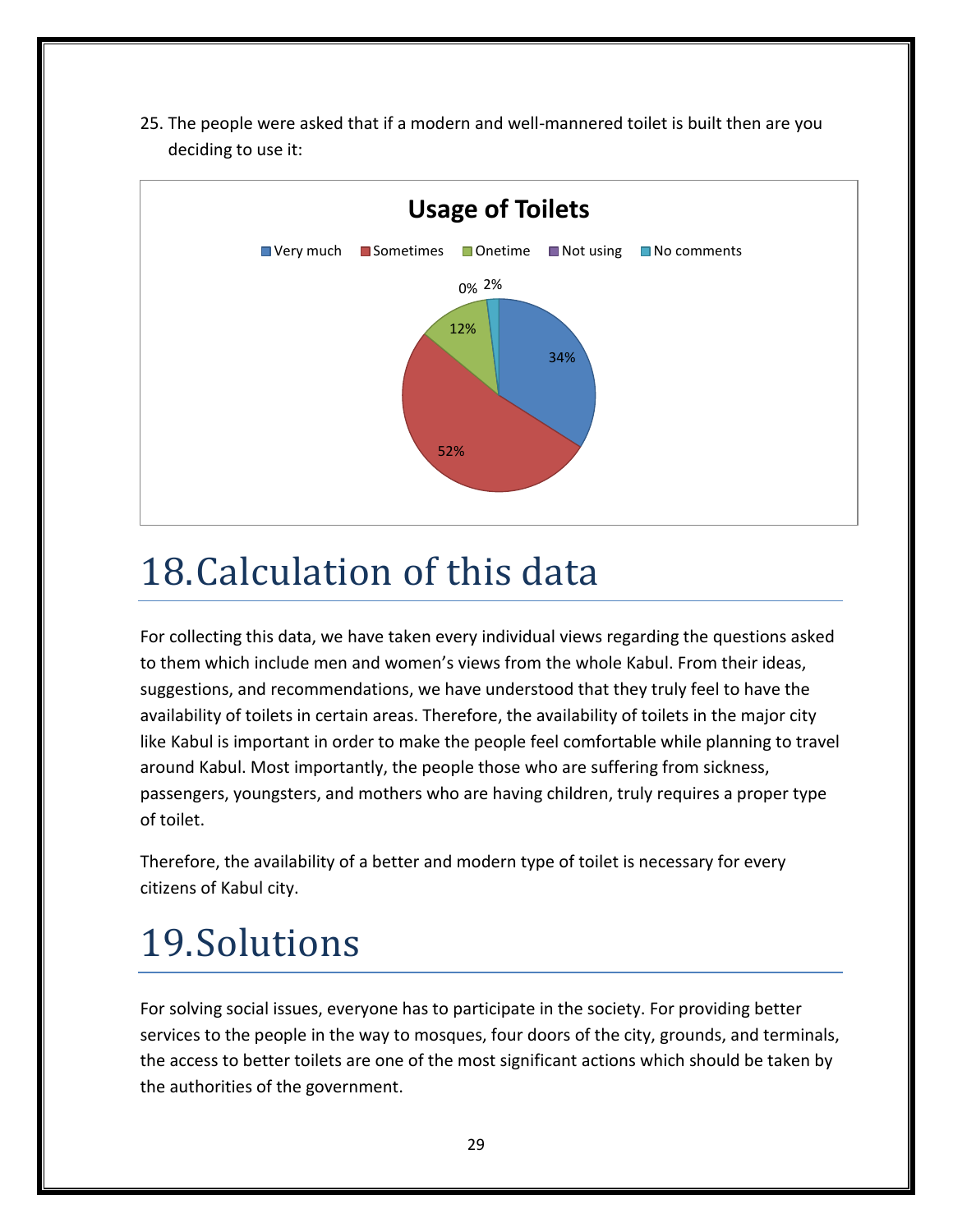### 20.Suggestions

After the collection of this survey and analyzing of it, those who are willing to help the people of Afghanistan in providing better toilets in the country mostly for women who are the very first victims living here.

The places for building the new toilets are suggested as followings:

- 1. In all the doors of the city which are long, the women toilets should be built.
- 2. The toilets should be modern toilets along with having flush, water, and soup.
- 3. In the grounds where the numbers of people are larger, the women toilets should be built.
- 4. Toilets should be built in each 100 Km of the city for providing better services to the passengers.
- 5. In every 150 Km there should be the availability of health centers for some unknown incidents in the future.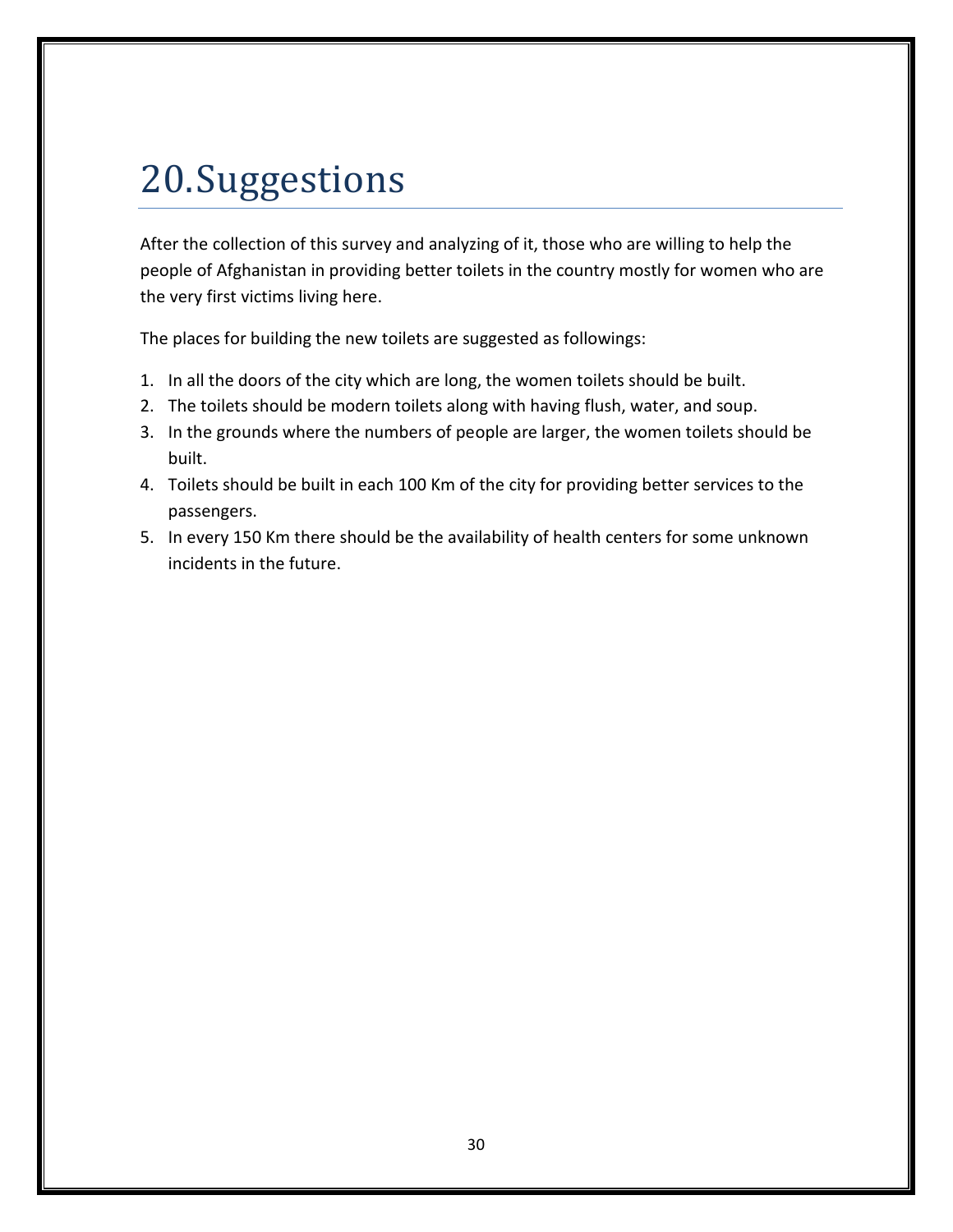# 21.Attachments

| 1. Form of the questionnaire in Dari language:                                                                    |                          |
|-------------------------------------------------------------------------------------------------------------------|--------------------------|
| مو ّسسه تعلیمی و انکشاف ظرفیتهای نور<br>NOOR EDUCATIONAL & CAPACITY DEVELOPMENT ORGANIZATION<br>(NECDO)           |                          |
| پرسش نامه سروی                                                                                                    |                          |
| ) عمر: ( )<br>) نام پدر: (                                                                                        | نام : (                  |
| ) تاريخ انجام سروي<br>) شمار فرزندان : (<br>حالت مدنی: (                                                          |                          |
| آیا شما کار با معاش دارید ؟          بلبی<br>نه                                                                   | $-1$                     |
| اگر یک خانم جواب داد (بلی)، بعد بپرس اگر معاش داشته باشد، آیا گاهی با مشکل روبرو شده است یا نه؟                   |                          |
| اگر خانم جواب داد (نه)، بعد سوال دوم و سوم و چهارم را بپرسید.                                                     |                          |
| دوست دارید کار با معاش داشته باشید؟ لبلی<br>نه<br>چه مانع و مشکلات در کار شما بوده است ؟                          | $-\tau$<br>$-\mathsf{r}$ |
|                                                                                                                   |                          |
| اگر شما کار ی بیابید، دوست دارید که معاش داشته باشید؟ و همی خواهید قسمتی از معاش تان در<br>مسافر ت<br>مصر ف كنيد؟ | $\cdot^{\mathsf{r}}$     |
| اگر مسافرت بروید،  همراه با کی سفر  روید ؟                                                                        | $\Delta$                 |
| معمولاً به کجا سفر می روید؟ ( نام محل؟ هدف از سفر؟ ) مثل دیدار دوستان یا منظور دیگر؟                              | $\cdot^{\hat{r}}$        |
| در یک سال چند بار سفر می روید ؟                                                                                   | $\cdot^{\vee}$           |
| لطف کنید کسی را نام ببرید که بیشتر با شما همسفر می شود ؟                                                          | $\Lambda$                |
| معمولاً همراهان شما در سفر مرد می باشد یا زن ؟                                                                    | $\cdot$                  |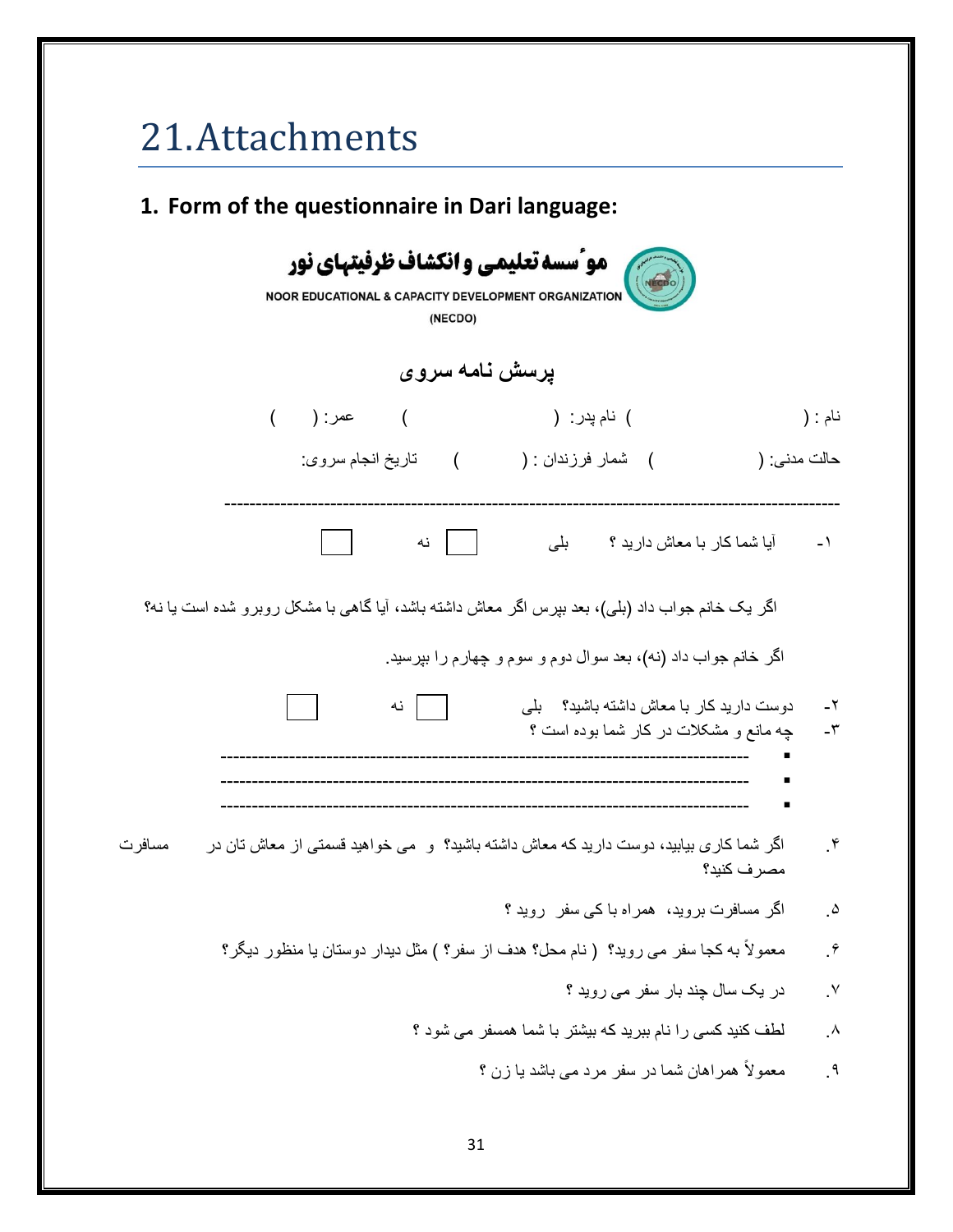| أیا شما با یک یا بیشتر از یک نفر سفر کرده اید ؟ أیا از بس های عمومی استفاده می کنید یا سواری ۖ شخصی،<br>چقدر از وسایل انتقال جمعی استفاده می کنید؟ | $\Delta$ .   |
|----------------------------------------------------------------------------------------------------------------------------------------------------|--------------|
| در مسیر راه ها در کشور ً ما چه نوع تشناب عمومی برای خانم ها میسر است ؟                                                                             | $\Delta$     |
| وقتی مسافرت می روید، آیا نگرانی از چیزی هم دارید یا نه ؟ مثل مکان خلوت، یا به ستوه آمدن در<br>راه و…                                               | $\gamma$     |
| مشکلات عمده شما در سفر چه بوده است ؟                                                                                                               | $\cdot$      |
| $\cdot$                                                                                                                                            |              |
| $\cdot$                                                                                                                                            |              |
| $\mathcal{N}$                                                                                                                                      |              |
| گاهی شده که شما احتیاج به تشناب پیدا کرده باشید؟                                                                                                   | $\cdot$      |
|                                                                                                                                                    |              |
|                                                                                                                                                    |              |
| به نظر شما در كدام يك از محلات ذيل احتياج به ساختن تشناب هاى عمومى است؟                                                                            | $\Delta$     |
| الف : در نزدیک ترمینال ها (ایستگاه های بس) و رستوران ها.                                                                                           |              |
| ب : در یک گوشه محفوظ دور از نظر مرد ها                                                                                                             |              |
| چه فکر می کنید که برای تشناب زنانه یک نگهبان ضرورت است یا نه ؟                                                                                     | .19          |
| اگر (بلی) نگهبان مرد [ ] باشد یا زن                                                                                                                |              |
| كدام نوع تشناب مدنظر شماست كه بايد ساخته شود ؟                                                                                                     | $\cdot$      |
| الف : تشناب عصرى همره با فلش و أب دستشوى                                                                                                           |              |
| ب تشناب معمولي .                                                                                                                                   |              |
| أیا ضرورت است که تشناب با أب و فلش دار ۖ باشد ۖ یا تنها أب بر ای شستن دست و صورت ۚ ؟                                                               | $\Lambda$    |
| بالفرض اگر تشناب عصری ساخته شود، آیا شما حاضرید که برای استفاده از آن اندک پولی هم                                                                 | $\lambda$    |
| بر داخت كنيد؟                                                                                                                                      |              |
| بلى<br>نه                                                                                                                                          |              |
| چند افغانی یا روپیه می خواهید می توانید که برای یک بار استفاده از تشناب بپردازید ؟                                                                 | $\mathbf{v}$ |
| افغانسي :                                                                                                                                          |              |
|                                                                                                                                                    |              |
|                                                                                                                                                    |              |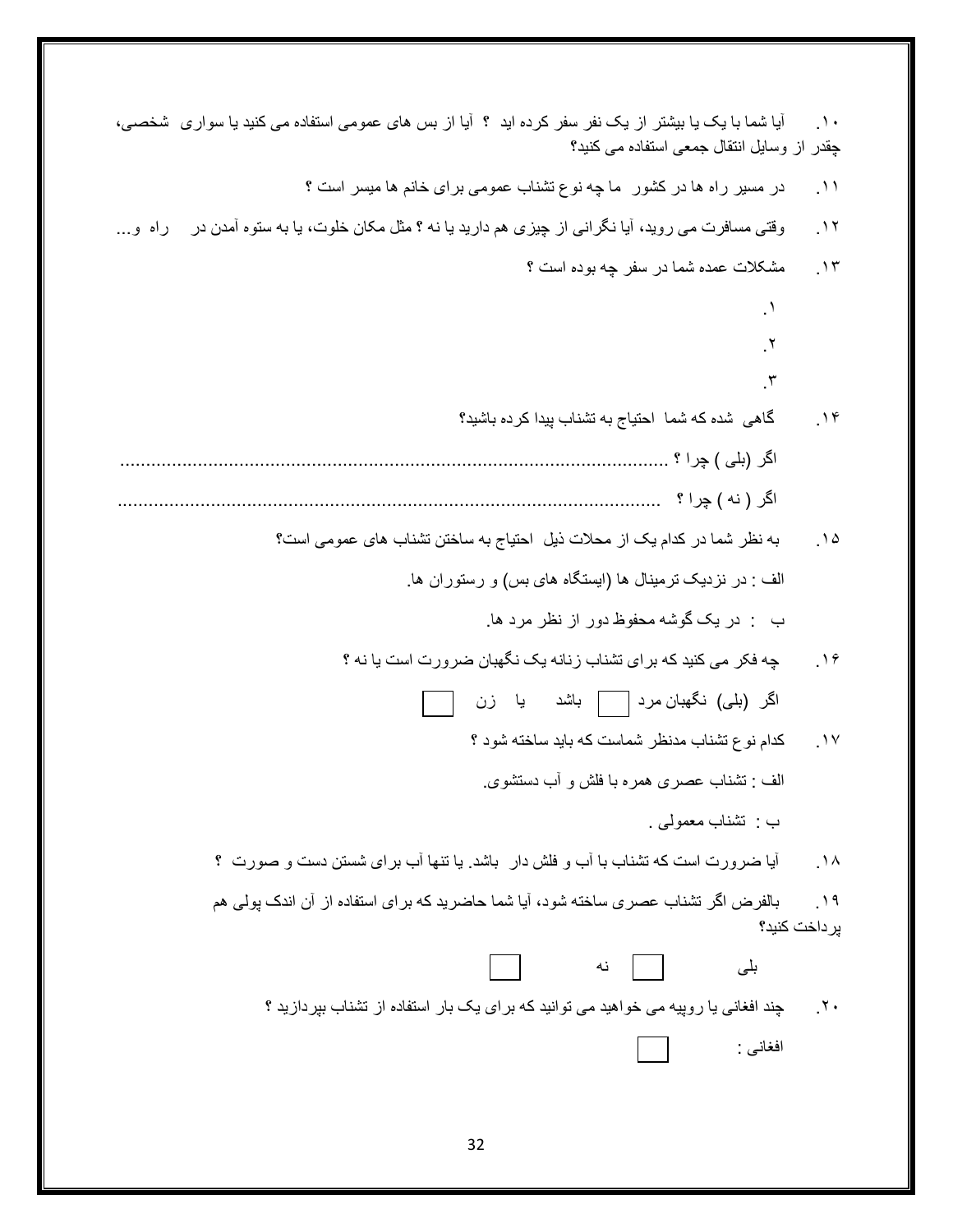.۲۱ در یک تشناب امن، پاک و جداگانه برای خانم ها اگر میسر باشد. چقدر شما اطمینان می دهید که در خارج از منزل از آن استفاده کنید ؟

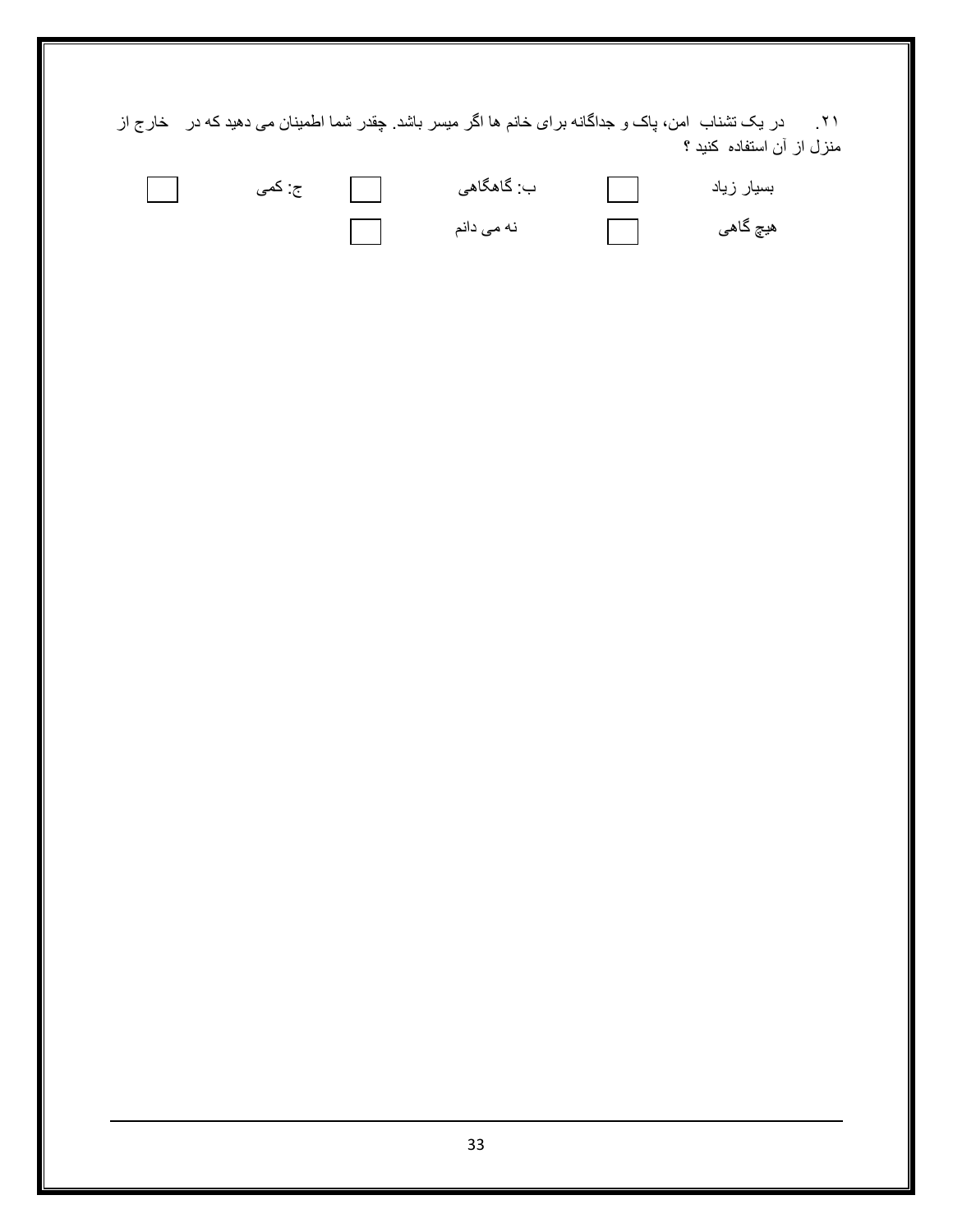|    | <b>Needs Assessment Survey for Public Toilets</b><br>For Women on Highways                                                          |
|----|-------------------------------------------------------------------------------------------------------------------------------------|
|    |                                                                                                                                     |
|    |                                                                                                                                     |
|    | Marital Status: ------------------- No. of Children: --------------- Date of Interview ____________                                 |
|    | 1. Do you have paid work now? Yes ______ No ______                                                                                  |
|    | If a woman responds "Yes", then ask her if she is RECEIVING A FAIR PAY, AND if she<br>faces any CHALLENGES AT WORK?                 |
|    | If a woman responds "NO", then proceed to ask those questions 2, 3 and 4 below.                                                     |
|    | 2. Would you like to work for pay?                                                                                                  |
|    | 3. What are the impediments (or challenges you face if you want to work?)                                                           |
|    |                                                                                                                                     |
|    |                                                                                                                                     |
|    |                                                                                                                                     |
|    | 4. If you could find work, would you want to work and get paid a salary?                                                            |
|    | THEN TRANSITION TO: DO YOU EVER TRAVEL?                                                                                             |
|    | 5. If and when you travel, whom do you travel with?                                                                                 |
|    | 6. Where are you usually traveling to? (Name of place and purpose of travel, such as, to<br>visit the family or for other reasons?) |
| 7. | How many times per year do you travel? --------------- How far do you travel?                                                       |
|    |                                                                                                                                     |
|    | 9. Is the companion usually a man or a woman?                                                                                       |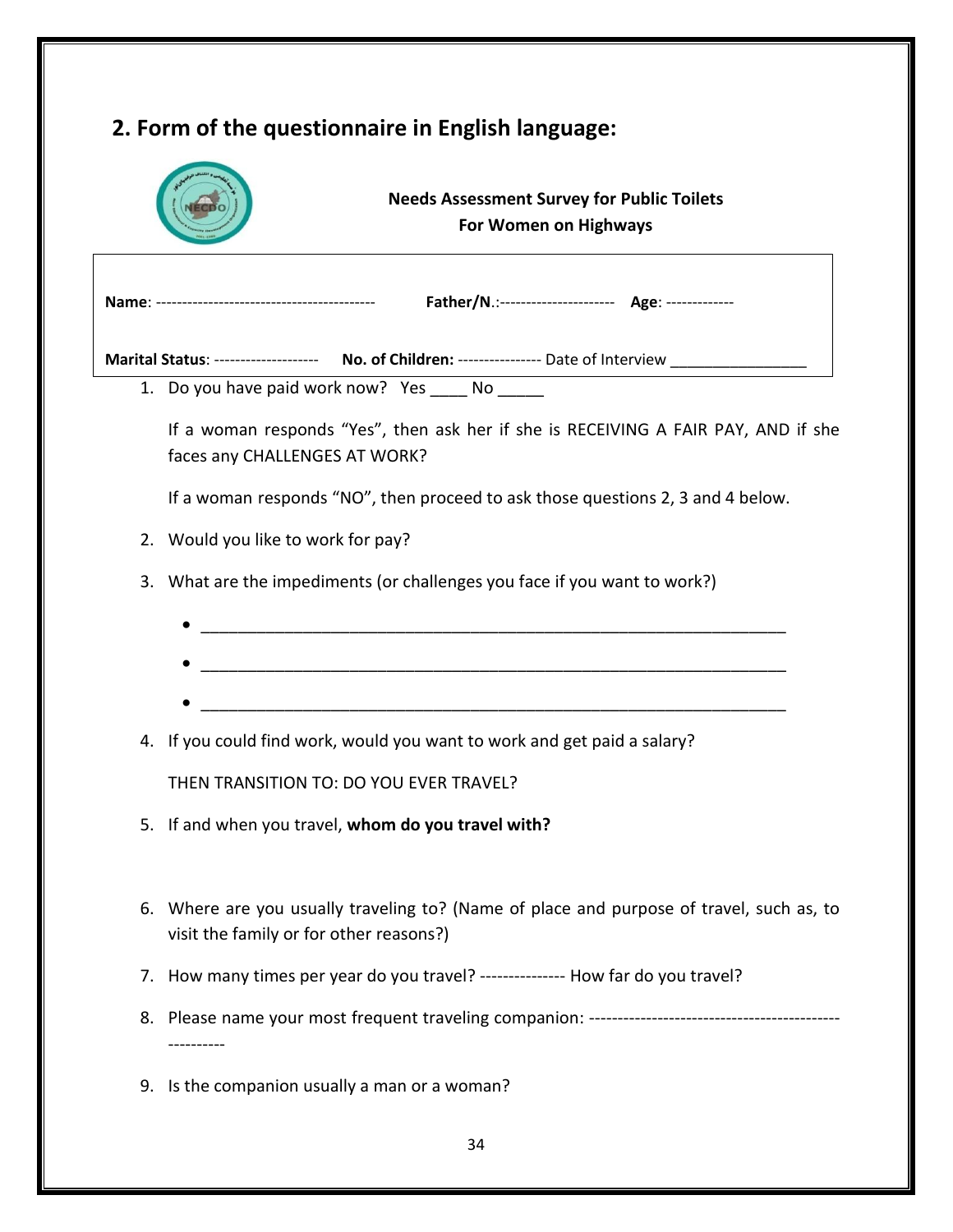- 10. Do you travel with one or more companions if and when you use a public bus? And how often do you use a public bus?
- 11. What kind of public toilets for woman are available to women travelers like you in Afghanistan?
- 12. When you travel, are you concerned about privacy or harassment issues?

13. What are your common problems when you travel?

| 14. Is there a need for public toilets for women? If yes, why and if not, why not?                                  |
|---------------------------------------------------------------------------------------------------------------------|
| Yes, there is a need:                                                                                               |
|                                                                                                                     |
| No, there is no need:                                                                                               |
|                                                                                                                     |
| 15. In your point of view, in which kind of place, should toilets be constructed?                                   |
| A: Next to Bus stops with Restaurants B: In a Corner (away from men)                                                |
| 16. Do you think it is necessary to assign a guard for the women's toilets?                                         |
| If yes, should it be a man<br>or woman                                                                              |
| 17. Which types of toilets do you expect and want to have built?                                                    |
| A: Modern toilets with a flash and running water?                                                                   |
| B: Local types (for squatting? _____ or sitting? ______)                                                            |
| 18. Is it necessary to have toilets with flushing water? Or do you need water only to wash<br>your hands in a sink? |